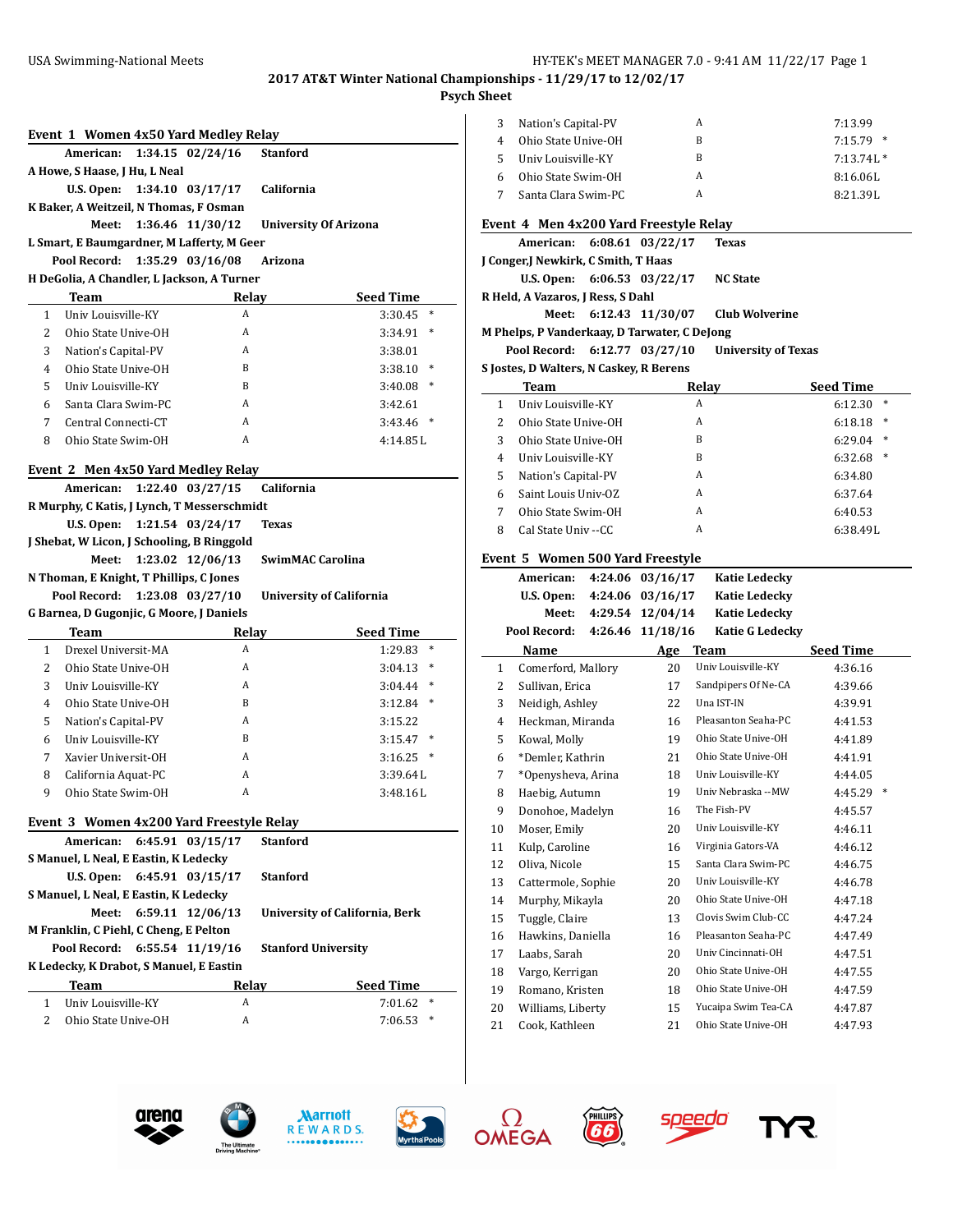#### USA Swimming-National Meets HY-TEK's MEET MANAGER 7.0 - 9:41 AM 11/22/17 Page 2

# **2017 AT&T Winter National Championships - 11/29/17 to 12/02/17**

 $\overline{a}$ 

**Psych Sheet**

|  |  |  |  | Event 5 (Women 500 Yard Freestyle) |
|--|--|--|--|------------------------------------|
|--|--|--|--|------------------------------------|

|                | Name                           |         | Age              | Team                       | <b>Seed Time</b>  |
|----------------|--------------------------------|---------|------------------|----------------------------|-------------------|
| 22             | Handley, Bryn                  |         | 21               | Una SIU-OZ                 | $\ast$<br>4:47.96 |
| 23             | Thompson, Meghan               |         | 21               | Lehigh Universit-MA        | 4:48.67           |
| 24             | *Jaspeado, Natalia             |         | 19               | Ohio State Unive-OH        | 4:48.81           |
| 25             | Teng, Cathy                    |         | 16               | Santa Clara Swim-PC        | 4:20.50L          |
| 26             | Preble, Averee                 |         | 16               | Clovis Swim Club-CC        | 4:49.38YB         |
| 27             | Stepanek, Chloe                |         | 15               | Long Island Swim-MR        | 4:50.04YB         |
| 28             | Hetrick, Paige                 |         | 15               | Unattached-NI              | 4:50.31YB         |
| 29             | Menso, Margaret                |         | 17               | Palatine Park Di-IL        | 4:51.65YB         |
| 30             | Lynch, Meghan                  |         | 14               | Greenwich YWCA D-CT        | 4:21.11L B        |
| 31             | Johnson, Lauryn                |         | 16               | Long Island Swim-MR        | 4:21.68LB         |
|                | Event 6 Men 500 Yard Freestyle |         |                  |                            |                   |
|                | American:                      | 4:08.42 | 03/23/17         | <b>Clark Smith</b>         |                   |
|                | U.S. Open:                     | 4:08.42 | 03/23/17         | <b>Clark Smith</b>         |                   |
|                | Meet:                          |         | 4:10.75 11/29/07 | <b>Peter Vanderkaay</b>    |                   |
|                | Pool Record:                   | 4:13.19 | 11/17/17         | <b>Anton Oerskov Ipsen</b> |                   |
|                | Name                           |         | Age              | <b>Team</b>                | <b>Seed Time</b>  |
| 1              | *El Kamash, Marwan             |         | 24               | Indiana Swim Te-IN         | 4:10.87           |
| 2              | *D'Arrigo, Andrea              |         | 22               | Gator Swim Club-FL         | 4:12.43           |
| 3              | Grothe, Zane                   |         | 25               | Una IST-IN                 | 4:13.63           |
| $\overline{ }$ | $*$ A $    M$ $     -$         |         | <b>O</b> 1       | Univ Louisville VV         | 1.102             |

|                | Name                | <u>Age</u> | Team                       | <b>Seed Time</b> |
|----------------|---------------------|------------|----------------------------|------------------|
| 1              | *El Kamash, Marwan  | 24         | Indiana Swim Te-IN         | 4:10.87          |
| $\overline{c}$ | *D'Arrigo, Andrea   | 22         | Gator Swim Club-FL         | 4:12.43          |
| 3              | Grothe, Zane        | 25         | Una IST-IN                 | 4:13.63          |
| 4              | *Acosta, Marcelo    | 21         | Univ Louisville-KY         | 4:14.93          |
| 5              | Seal, Brayden       | 21         | Ohio State Unive-OH        | 4:15.11          |
| 6              | Harting, Zach       | 20         | Univ Louisville-KY         | 4:16.34          |
| 7              | Irwin, Max          | 22         | <b>Bloomington Swim-IN</b> | 4:18.51          |
| 8              | Hogsed, Nicholas    | 21         | Ohio State Unive-OH        | 4:19.26          |
| 9              | Bready, Christopher | 21         | Univ Cincinnati-OH         | 4:20.37          |
| 10             | *Selmanovic, Din    | 19         | Univ Cincinnati-OH         | 4:20.44          |
| 11             | Jones, Jarrett      | 20         | Univ Louisville-KY         | 4:20.59          |
| 12             | Vandermeulen, Ryan  | 19         | Ohio State Unive-OH        | 4:21.24          |
| 13             | David, Calvin       | 16         | Pleasanton Seaha-PC        | 4:21.66          |
| 14             | Smith, Theodore     | 18         | Univ Louisville-KY         | 4:23.10          |
| 15             | Collins, Jack       | 20         | Badger Swim Club-MR        | 4:23.41          |
| 16             | Steele, Samuel      | 19         | Univ Louisville-KY         | 4:23.70          |
| 17             | Yanchulis, Noah     | 21         | Seton Hall Unive-NJ        | 4:23.94          |
| 18             | Smutny, Luke        | 19         | Univ Pittsburgh-AM         | 4:23.94          |
| 19             | Jacobson, Vadim     | 21         | Seton Hall Unive-NJ        | 4:24.33          |
| 20             | Plattel, Lleyton    | 15         | Pleasanton Seaha-PC        | 4:24.79          |
| 21             | Crew, Justin        | 20         | Univ Cincinnati-OH         | 4:25.62          |
| 22             | Mortimer, Austin    | 21         | Ohio State Unive-OH        | 4:25.66          |
| 23             | McCoy, Ryan         | 21         | Una SLU-OZ                 | 4:25.73          |
| 24             | Babyak, Andrew      | 17         | Badger Swim Club-MR        | 4:26.26          |
| 25             | Van Dyke, Tobias    | 18         | Univ Cincinnati-OH         | 4:26.32          |
| 26             | Werner, Peyton      | 17         | Lane Four Aquati-IA        | 4:26.46          |
| 27             | Van Krimpen, Owen   | 20         | Cal State Univ --CC        | 4:26.65          |
| 28             | Carl, Spencer       | 19         | Univ Louisville-KY         | 4:26.89          |
| 29             | Jones, Tyler        | 20         | Univ Cincinnati-OH         | 4:27.90          |
| 30             | Cobb, Patrick       | 20         | Drexel Universit-MA        | 4:27.93          |
| 31             | Tussing, Spencer    | 16         | Ohio State Swim-OH         | 4:28.12          |
| 32             | Lawson, Nicholas    | 16         | Virginia Gators-VA         | 4:28.45          |
| 33             | Lindstrom, Andrew   | 21         | Ohio State Unive-OH        | 4:28.72          |
|                |                     |            |                            |                  |

| 34 | Burt, Carson       | 18 | Ohio State Unive-OH | 4:28.77   |
|----|--------------------|----|---------------------|-----------|
| 35 | *Kiss, Attila      | 21 | George Mason Uni-PV | 4:28.88   |
| 36 | *Koski, Matias     | 23 | Una ABSC-GA/UGA     | 3:53.36L  |
| 37 | Manoff, Philip     | 16 | Nation's Capital-PV | 4:29.07YB |
| 38 | Dahlgren, Jack     | 17 | Aquajets Swim Te-MN | 4:32.08YB |
| 39 | Schonbachler, Ryan | 18 | Univ Pittsburgh-AM  | 4:32.67YB |

# **Event 7 Women 200 Yard IM**

|                | American:                 | 1:51.65 03/17/16 |          | <b>Ella Easton</b>                  |                  |
|----------------|---------------------------|------------------|----------|-------------------------------------|------------------|
|                | U.S. Open:                | 1:51.65 03/17/16 |          | <b>Ella Easton</b>                  |                  |
|                | Meet:                     | 1:53.16          | 12/01/16 | <b>Melanie Margalis</b>             |                  |
|                | Pool Record:              | 1:53.47          | 12/03/10 | Katinka Hosszu                      |                  |
|                | Name                      |                  | Age      | Team                                | <b>Seed Time</b> |
| $\mathbf{1}$   | Margalis, Melanie         |                  | 25       | Saint Petersburg-FL/Georgi          | 1:53.16          |
| 2              | Bradford-Feldman, Rachael |                  | 20       | Univ Louisville-KY                  | 1:56.99          |
| 3              | *Bailey, Meg              |                  | 21       | Ohio State Unive-OH                 | 1:57.13          |
| 4              | Ivey, Isabel              |                  | 17       | Gator Swim Club-FL                  | 1:57.19          |
| 5              | *Rathsack, Lina           |                  | 23       | Univ Pittsburgh-AM                  | 1:57.66          |
| 6              | Muzzy, Emma               |                  | 17       | Virginia Gators-VA                  | 1:57.84          |
| $\overline{7}$ | *Kendzior, Alina          |                  | 19       | Univ Louisville-KY                  | 1:58.27          |
| 8              | Cottrell, Andrea          |                  | 22       | Cardinal Aquatic-KY                 | 1:58.60          |
| 9              | Herrmann, Danielle        |                  | 30       | Clovis Swim Club-CC                 | 1:58.80          |
| 10             | Long, Graceanne           |                  | 21       | Univ Louisville-KY                  | 1:58.82          |
| 11             | Oglesby, Grace            |                  | 19       | Univ Louisville-KY                  | 1:59.43          |
| 12             | Lowe, Carley              |                  | 18       | Univ Louisville-KY                  | 1:59.65          |
| 13             | *Vaisse, Sarah            |                  | 22       | Mean Green Swimm-NT                 | 2:00.01          |
| 14             | *Astashkina, Mariia       |                  | 18       | Univ Louisville-KY                  | 2:00.17          |
| 15             | McDonald, Anna            |                  | 20       | Univ Nebraska --MW                  | 2:00.24          |
| 16             | Harter, Abigail           |                  | 15       | Nation's Capital-PV                 | 2:00.26          |
| 17             | Glass, Samantha           |                  | 18       | Ohio University-OH/CLPR             | 2:00.42          |
| 18             | Wheatley, Samantha        |                  | 21       | Univ Cincinnati-OH                  | 2:00.42          |
| 19             | *Daigneault, Valerie      |                  | 20       | Univ Pittsburgh-AM                  | 2:00.65          |
| 20             | Mack, Katelyn             |                  | 16       | Nation's Capital-PV                 | 2:00.70          |
| 21             | *Antiles, Jessica         |                  | 20       | Columbia-MR                         | 2:00.71          |
| 22             | Lynch, Meghan             |                  | 14       | Greenwich YWCA D-CT                 | $2:00.08L*$      |
| 23             | Tuggle, Claire            |                  | 13       | Clovis Swim Club-CC                 | 2:19.69L         |
| 24             | Wyngowski, Margaret       |                  | 18       | Bucknell Univers-MA/SCHE S 2:19.90L |                  |
| 25             | Cappabianca, Giovanna     |                  | 16       | Hudson Explorer-LE                  | 2:19.90L         |
| 26             | Trace, Katherine          |                  | 18       | Ohio State Unive-OH                 | 2:20.58L         |
| 27             | Friesen, Morgan           |                  | 18       | Univ Louisville-KY                  | 2:20.86L         |
| 28             | Gresser, Hanna            |                  | 18       | Ohio State Unive-OH                 | 2:01.29YB        |
| 29             | Jansen, Holly             |                  | 17       | Potomac Valley S-PV                 | 2:01.32YB        |
| 30             | Bacon, Phoebe             |                  | 15       | Nation's Capital-PV                 | 2:01.80YB        |
| 31             | Preble, Averee            |                  | 16       | Clovis Swim Club-CC                 | 2:02.47YB        |
| 32             | Panitz, Josephine         |                  | 16       | <b>Empire Swimming-MR</b>           | 2:02.56YB        |
| 33             | Boyer, Elizabeth          |                  | 17       | Cheshire Y Sea D-CT                 | 2:02.86YB*       |
| 34             | Steward, Katherine        |                  | 17       | Splash Club, Inc-OK                 | 2:02.89YB        |
| 35             | Keating, Anna             |                  | 15       | Machine Aquatics-PV                 | 2:03.51YB        |
| 36             | Whitlow, Cabell           |                  | 17       | Virginia Gators-VA                  | 2:03.65YB        |









**FHILLIPS** 



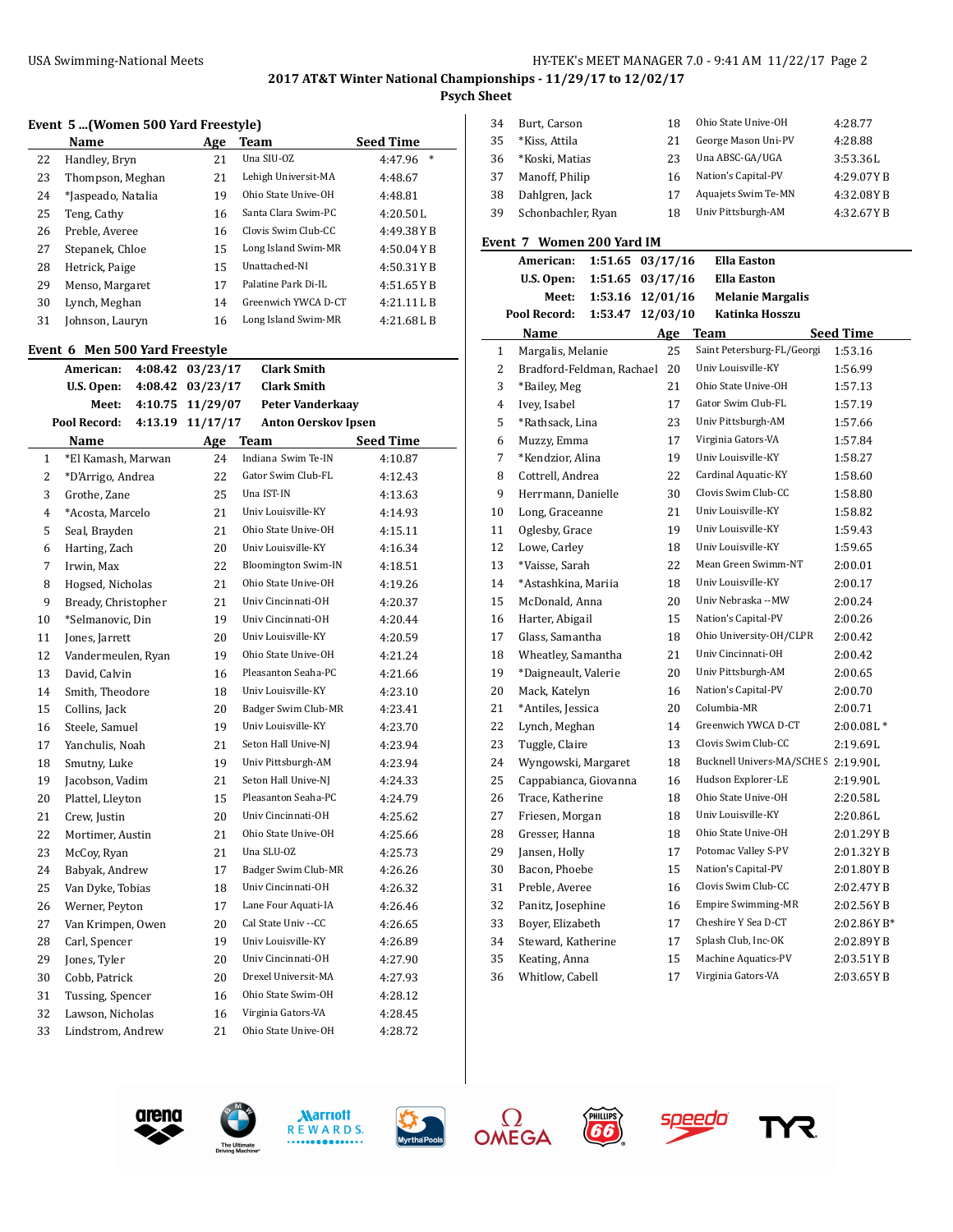**Psych Sheet**

| Event 8 Men 200 Yard IM |  |  |  |  |  |
|-------------------------|--|--|--|--|--|
|-------------------------|--|--|--|--|--|

|    | Event 8 Men 200 Yard IM |         |          |                         |             |
|----|-------------------------|---------|----------|-------------------------|-------------|
|    | American:               | 1:39.38 | 03/26/15 | David Nolan             |             |
|    | U.S. Open:              | 1:39.38 | 03/26/15 | David Nolan             |             |
|    | Meet:                   | 1:40.08 | 11/29/07 | <b>Ryan Lochte</b>      |             |
|    | Pool Record:            | 1:42.60 | 12/03/10 | <b>Ryan Lochte</b>      |             |
|    | Name                    |         | Age      | Team                    | Seed Time   |
| 1  | *Szaranek, Mark         |         | 22       | Univ of Florida-FL      | 1:40.67     |
| 2  | Kalisz, Chase           |         | 23       | Athens Bulldog S-GA/UGA | 1:41.19     |
| 3  | Murphy, Ryan            |         | 22       | California Aquat-PC     | 1:41.79     |
| 4  | Prenot, Joshua          |         | 24       | California Aquat-PC     | 1:42.78     |
| 5  | Andrew, Michael         |         | 18       | Race Pace Club-MV       | 1:43.27     |
| 6  | Whitley, Reece          |         | 17       | Penn Charter Aqu-MA     | 1:43.93     |
| 7  | *Claverie, Carlos       |         | 21       | Univ Louisville-KY      | 1:44.37     |
| 8  | Loy, Andrew             |         | 19       | Ohio State Unive-OH     | 1:44.71     |
| 9  | Zoucha, Jonathan        |         | 21       | Univ Louisville-KY      | 1:45.04     |
| 10 | *Gurevich, Etay         |         | 22       | Univ Louisville-KY      | 1:45.47     |
| 11 | *Lim, Ching             |         | 21       | Ohio State Unive-OH     | 1:45.49     |
| 12 | Albiero, Nicolas        |         | 18       | Univ Louisville-KY      | 1:45.63     |
| 13 | Pebley, Jacob           |         | 24       | California Aquat-PC     | 1:45.63     |
| 14 | Delakis, Paul           |         | 19       | Ohio State Unive-OH     | 1:45.76     |
| 15 | Arthur, Jason           |         | 20       | Drexel Universit-MA     | 1:45.92     |
| 16 | Foulke, Keegan          |         | 19       | Univ Louisville-KY      | 1:46.34     |
| 17 | *Soric, Lovre           |         | 22       | Cal State Univ --CC     | 1:46.40     |
| 18 | Fink, Nicolas           |         | 24       | Athens Bulldog S-GA/UGA | 1:46.62     |
| 19 | Jhong, Christopher      |         | 17       | Pleasanton Seaha-PC     | 1:47.34     |
| 20 | Piper, Scott            |         | 20       | Michigan State U-MI     | 1:47.78     |
| 21 | *Polling, Dominic       |         | 20       | Univ Cincinnati-OH      | 1:47.90     |
| 22 | Durocher, Darren        |         | 17       | Nation's Capital-PV     | 1:47.97     |
| 23 | Myburgh, Keith          |         | 18       | Virginia Gators-VA      | 1:48.13     |
| 24 | Gloude, Daniel          |         | 20       | Ohio State Unive-OH     | 1:48.13     |
| 25 | Zito, Nicholas          |         | 23       | WEST Swim Club-IL       | 1:48.21     |
| 26 | Stover, Mitchell        |         | 21       | Wright State Uni-OH     | 1:48.21     |
| 27 | Storch, Casey           |         | 18       | Machine Aquatics-PV     | 1:48.29     |
| 28 | Conway, Sean            |         | 16       | Nation's Capital-PV     | 1:48.50     |
| 29 | Savidge, Patrick        |         | 20       | Univ Delaware Sw-MA     | 1:49.24     |
| 30 | *Rogic, Kristofer       |         | 18       | Cal State Univ --CC     | 2:05.94L    |
| 31 | Barker, Kyle            |         | 17       | Nation's Capital-PV     | 2:06.09L    |
| 32 | Louser, Jason           |         | 16       | Long Island Swim-MR     | 2:06.92L    |
| 33 | Scheinfeld, Charles     |         | 18       | New Trier Aquati-IL     | 2:07.70L    |
| 34 | Faikish, Sean           |         | 16       | North Penn Aquat-MA     | 2:07.96L    |
| 35 | Mathews, Jason          |         | 18       | Ohio State Swim-OH      | 2:08.03L    |
| 36 | Thalblum, Steven        |         | 17       | Nation's Capital-PV     | 2:08.04L    |
| 37 | Petro, Michael          |         | 17       | Alligator Aquati-IL     | 1:49.91 Y B |
| 38 | Gridley, Ryan           |         | 17       | New Trier Aquati-IL     | 1:50.36YB   |
| 39 | Bowers, Noah            |         | 16       | Virginia Gators-VA      | 1:50.41YB   |
| 40 | Trieu, Ethan            |         | 18       | Cal State Univ -- CC    | 1:51.36 Y B |
| 41 | Bottelberghe, Joshua    |         | 18       | Portland Aquatic-OR     | 1:51.55 Y B |
| 42 | Burns, Brendan          |         | 16       | Upper Main Line-MA      | 1:51.92 Y B |
|    |                         |         |          |                         |             |

|    | Event 9 Women 50 Yard Freestyle |       |                |                            |                  |
|----|---------------------------------|-------|----------------|----------------------------|------------------|
|    | American:                       |       | 21.12 03/05/16 | <b>Abbey Weitzeil</b>      |                  |
|    | U.S. Open:                      |       | 21.12 03/05/16 | <b>Abbey Wetizeil</b>      |                  |
|    | Meet:                           | 21.46 | 11/29/07       | Natalie Coughlin           |                  |
|    | Pool Record:                    | 21.69 | 03/16/08       | Lara Jackson               |                  |
|    | Name                            |       | Age            | <b>Team</b>                | <b>Seed Time</b> |
| 1  | Smoliga, Olivia                 |       | 23             | Athens Bulldog S-GA/UGA    | 21.27            |
| 2  | Comerford, Mallory              |       | 20             | Univ Louisville-KY         | 22.04            |
| 3  | Rowe, Sirena                    |       | 19             | <b>NOMAD Aquatics-NC</b>   | 22.08            |
| 4  | Fanz, Casey                     |       | 19             | Univ Louisville-KY         | 22.09            |
| 5  | Kendall, Amanda                 |       | 26             | Una IST-IN                 | 22.10            |
| 6  | *Keire, Jacqueline              |       | 23             | <b>Bearcat Aquatics-OH</b> | 22.16            |
| 7  | *Rayner, Freya                  |       | 19             | Ohio State Unive-OH        | 22.26            |
| 8  | Visscher, Jillian               |       | 19             | Univ Louisville-KY         | 22.31            |
| 9  | Ivey, Isabel                    |       | 17             | Gator Swim Club-FL         | 22.43            |
| 10 | McNichols, Macie                |       | 21             | Ohio State Unive-OH        | 22.43            |
| 11 | Bukowski, Racheal               |       | 22             | Michigan State U-MI        | 22.50            |
| 12 | Van Lanen, Corrin               |       | 20             | Ohio University-OH         | 22.55            |
| 13 | Braunecker, Avery               |       | 19             | Univ Louisville-KY         | 22.58            |
| 14 | Mack, Katelyn                   |       | 16             | Nation's Capital-PV        | 22.60            |
| 15 | Coy, Maria                      |       | 20             | Ohio State Unive-OH        | 22.60            |
| 16 | Long, Graceanne                 |       | 21             | Univ Louisville-KY         | 22.65            |
| 17 | *Govejsek, Nastja               |       | 20             | Univ Louisville-KY         | 22.71            |
| 18 | Meek, Cheyenne                  |       | 22             | Ohio State Unive-OH        | 22.76            |
| 19 | Ashby, Mary                     |       | 20             | Columbia-MR                | 22.80            |
| 20 | Miles, Payton                   |       | 19             | Lehigh Universit-MA        | 22.80            |
| 21 | Geer, Margo                     |       | 25             | Una IST-IN                 | 22.80            |
| 22 | Jorgenson, Johanna              |       | 15             | Saline Swim Team-MI        | 22.84            |
| 23 | *Openysheva, Arina              |       | 18             | Univ Louisville-KY         | 25.22S           |
| 24 | Worrell, Kelsi                  |       | 23             | Cardinal Aquatic-KY        | 24.79L           |
| 25 | *Bogdanovski, Anastasia         |       | 24             | Berkeley Aquatic-NJ        | 26.23L           |
| 26 | Hetrick, Paige                  |       | 15             | Unattached-NI              | 26.27L           |
| 27 | Cuomo, Alexa                    |       | 16             | Mason Makos Swim-PV        | 26.32L           |
| 28 | Fung, Darlene                   |       | 16             | Fanwood-Scotch P-NJ        | 26.33L           |
| 29 | Grooms, Rachel                  |       | 21             | Univ Louisville-KY         | 26.38L           |
| 30 | Heng, Brittany                  |       | 21             | Una SPAR-PC/SPAR           | 26.40L           |
| 31 | Hazlett, Kaitlin                |       | 17             | Greenwich YWCA D-CT        | 26.44L           |
| 32 | Knueppel, Jade                  |       | 17             | Schroeder YMCA S-WI        | 26.48L           |
| 33 | Teng, Cathy                     |       | 16             | Santa Clara Swim-PC        | 26.57 L          |
| 34 | Grimme, Chloe                   |       | 15             | pipeline swimmin-FL        | 26.60L           |
| 35 | Petrak, Taylor                  |       | 18             | Ohio State Unive-OH        | 26.62L           |
| 36 | Tyler, Alexandra                |       | 14             | Cheshire Y Sea D-CT        | 26.63L           |
| 37 | Johnson, Lauryn                 |       | 16             | Long Island Swim-MR        | 26.65L           |
| 38 | Hamilton, Whittney              |       | 16             | Virginia Gators-VA         | 23.08YB          |
| 39 | Bacon, Phoebe                   |       | 15             | Nation's Capital-PV        | 23.17YB          |
| 40 | Bray, Olivia                    |       | 16             | Virginia Gators-VA         | 23.19YB          |
| 41 | Kulp, Caroline                  |       | 16             | Virginia Gators-VA         | 23.28YB          |
| 42 | Huske, Victoria                 |       | 14             | Arlington Aquati-PV        | 23.29YB          |
| 43 | Muzzy, Emma                     |       | 17             | Virginia Gators-VA         | 23.40YB          |
| 44 | Skirboll, Zoe                   |       | 13             | Racer X Aquatics-AM        | 23.43 Y B        |













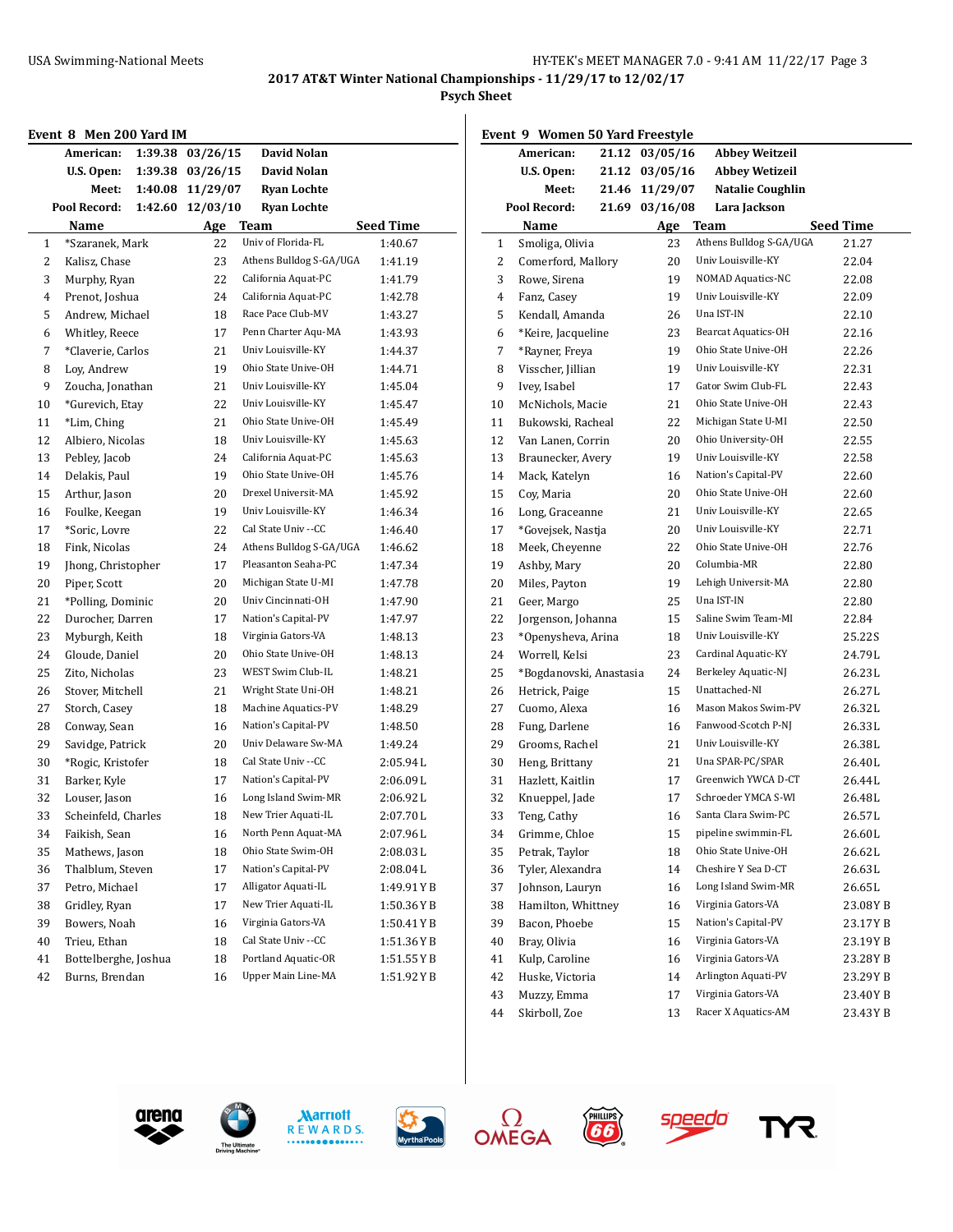#### **Psych Sheet**

|              | Event 10 Men 50 Yard Freestyle |       |          |                            |                  |
|--------------|--------------------------------|-------|----------|----------------------------|------------------|
|              | American:                      | 18.20 | 03/24/16 | <b>Caeleb Dressel</b>      |                  |
|              | U.S. Open:                     | 18.20 | 03/24/16 | <b>Caeleb Dressel</b>      |                  |
|              | Meet:                          | 18.81 | 12/04/14 | Nathan Adrian              |                  |
|              | Pool Record:                   | 18.77 | 11/20/15 | <b>Caeleb R Dressel</b>    |                  |
|              | Name                           |       | Age Team |                            | <b>Seed Time</b> |
| $\mathbf{1}$ | Chadwick, Michael              |       | 22       | U. of Missouri-MV          | 18.97            |
| 2            | Andrew, Michael                |       | 18       | Race Pace Club-MV          | 19.23            |
| 3            | Chavez, Mossimo                |       | 21       | Ohio State Unive-OH        | 19.45            |
| 4            | Foley, Kasey                   |       | 23       | Life Time Nevada-CA        | 19.48            |
| 5            | *Barna, Andrej                 |       | 19       | Univ Louisville-KY         | 19.49            |
| 6            | Fleagle, Joshua                |       | 23       | Una OSU-OH                 | 19.61            |
| 7            | Trace, Thomas                  |       | 21       | Ohio State Unive-OH        | 19.76            |
| 8            | Woods, Payton                  |       | 19       | Michigan State U-MI        | 19.83            |
| 9            | Novak, Jesse                   |       | 22       | Trojan Swim Club-CA        | 19.85            |
| 10           | *Tarasevich, Grigory           |       | 22       | Cardinal Aquatic-KY        | 20.04            |
| 11           | Barone, Jack                   |       | 21       | Ohio State Unive-OH        | 20.04            |
| 12           | Musterait, Kevin               |       | 21       | Ohio State Unive-OH        | 20.10            |
| 13           | Leshok, Nicholas               |       | 21       | Michigan State U-MI        | 20.12            |
| 14           | Christian, Nathan              |       | 21       | Ohio State Unive-OH        | 20.17            |
| 15           | Adrian, Nathan                 |       | 28       | California Aquat-PC        | 20.20            |
| 16           | Chong, Tenny                   |       | 18       | Una UCSD-SI                | 20.22            |
| 17           | Zito, Nicholas                 |       | 23       | WEST Swim Club-IL          | 20.24            |
| 18           | Salazar, Michael               |       | 20       | Ohio State Unive-OH        | 20.25            |
| 19           | Kovacs, Mate                   |       | 21       | Univ Louisville-KY         | 20.29            |
| 20           | Koethke, Kalvin                |       | 19       | Ohio State Unive-OH        | 20.31            |
| 21           | Lynch, Michael                 |       | 19       | Ohio State Unive-OH        | 20.34            |
| 22           | Poletta, Dominic               |       | 19       | Wright State Uni-OH        | 20.36            |
| 23           | Jager, Wyatt                   |       | 21       | Ohio State Unive-OH        | 20.37            |
| 24           | Sugar, Benjamin                |       | 18       | Ohio State Unive-OH        | 20.42            |
| 25           | McFarland, Charlie             |       | 20       | Bucknell Univers-MA/Empire | 20.47            |
| 26           | Dunn, Justin                   |       | 20       | Ohio State Unive-OH        | 20.47            |
| 27           | Rich, Justin                   |       | 20       | Ohio State Unive-OH        | 20.49            |
| 28           | Khoroletc, Vladislav           |       | 24       | Unattached-IL              | 20.49            |
| 29           | Lense, Noah                    |       | 19       | Ohio State Unive-OH        | 20.54            |
| 30           | DeMercurio, Jacob              |       | 20       | Univ Louisville-KY         | 20.56            |
| 31           | Hamblin, Brandon               |       | 18       | Nation's Capital-PV        | 20.57            |
| 32           | Aulbach, Abel                  |       | 20       | Univ Louisville-KY         | 20.59            |
| 33           | *De Lucca, Joao                |       | 27       | Cardinal Aquatic-KY        | 22.49 L          |
| 34           | *Koski, Matias                 |       | 23       | Una ABSC-GA/UGA            | 22.74L           |
| 35           | *Main, Corey                   |       | 22       | Gator Swim Club-FL         | 23.06L           |
| 36           | Lauri, Travis                  |       | 24       | Unattached-PV              | 23.27L           |
| 37           | Jackman, Clark                 |       | 21       | Ohio State Unive-OH        | 23.47L           |
| 38           | Fonder, Khalil                 |       | 18       | Virginia Gators-VA         | 20.71YB          |
| 39           | Gregory, Kimani                |       | 16       | Racer X Aquatics-AM        | 20.76YB          |
| 40           | Bottelberghe, Joshua           |       | 18       | Portland Aquatic-OR        | 20.83YB          |
| 41           | Kuriger, Benjamin              |       | 18       | Ohio State Swim-OH         | 20.89YB          |
| 42           | Burns, Brendan                 |       | 16       | Upper Main Line-MA         | 23.96LB          |
| 43           | Eismann, Jacob                 |       | 17       | Ohio State Swim-OH         | 24.08LB          |
| 44           | Balcerak, Michael              |       | 18       | Alligator Aquati-IL        | 24.27LB          |
|              |                                |       |          |                            |                  |

|               |                                         | Event 11 Women 4x100 Yard Medley Relay      |                                |                   |
|---------------|-----------------------------------------|---------------------------------------------|--------------------------------|-------------------|
|               | American: 3:25.60 11/12/16              |                                             | <b>USA</b>                     |                   |
|               | A Deloof, A Cottrell, K Worrell, A Weir |                                             |                                |                   |
|               | U.S. Open: $3:25.60$ 11/12/16           |                                             | <b>USA</b>                     |                   |
|               | A Deloof, A Cottrell, K Worrell, A Weir |                                             |                                |                   |
|               | Meet:                                   | 3:29.91 12/05/13                            | University of California, Berk |                   |
|               |                                         | Pelton, Garcia Urzainqui, Bootsma, Franklin |                                |                   |
|               | Pool Record:                            | 3:29.06 03/16/08                            | Arizona                        |                   |
|               | H deGolia, A Chandler, A Agy, L Nymeyer |                                             |                                |                   |
|               | Team                                    | Relay                                       | <b>Seed Time</b>               |                   |
|               |                                         |                                             |                                |                   |
| 1             | Univ Louisville-KY                      | A                                           |                                | $\ast$<br>3:30.45 |
| $\mathcal{L}$ | Ohio State Unive-OH                     | A                                           |                                | $\ast$<br>3:34.91 |
| 3             | Nation's Capital-PV                     | A                                           |                                | 3:38.01           |
| 4             | Ohio State Unive-OH                     | B                                           |                                | $\ast$<br>3:38.10 |
| 5             | Univ Louisville-KY                      | B                                           |                                | $\ast$<br>3:40.08 |
| 6             | Santa Clara Swim-PC                     | A                                           |                                | 3:42.61           |

#### **Event 12 Men 4x100 Yard Medley Relay**

|   |                                           |  | $\frac{1}{2}$ is the contract of $\frac{1}{2}$ . The contract $\frac{1}{2}$ |                              |                          |  |  |  |
|---|-------------------------------------------|--|-----------------------------------------------------------------------------|------------------------------|--------------------------|--|--|--|
|   |                                           |  | American: 3:01.51 03/23/17                                                  | California                   |                          |  |  |  |
|   | R Murphy, C Hoppe, M Josa, M Jensen       |  |                                                                             |                              |                          |  |  |  |
|   |                                           |  | U.S. Open: $2:59.22$ 03/23/17                                               | <b>Texas</b>                 |                          |  |  |  |
|   | J Shebat, W Licon, J Schooling, J Conger  |  |                                                                             |                              |                          |  |  |  |
|   |                                           |  | Meet: 3:05.69 11/29/12                                                      | <b>University Of Arizona</b> |                          |  |  |  |
|   |                                           |  | M Friedemann, K Cordes, G Smith, N Shapira bar-or                           |                              |                          |  |  |  |
|   | Pool Record: 3:02.83 03/26/10             |  |                                                                             |                              | University of California |  |  |  |
|   | G Barnea, D Gugonjic, T Shields, N Adrian |  |                                                                             |                              |                          |  |  |  |
|   | Team                                      |  | Relay                                                                       |                              | <b>Seed Time</b>         |  |  |  |
| 1 | Ohio State Unive-OH                       |  | A                                                                           |                              | ∗<br>3:04.13             |  |  |  |
|   | <b>Ilniv Louisville KV</b>                |  | А                                                                           |                              | 3.04.44                  |  |  |  |

8 Columbia-MR <br>A 3:43.72 \* 9 Univ Nebraska --MW <br>
A 3:43.80L Ohio State Swim-OH A 4:14.85L

| $\mathbf{I}$ | Ullio State Ullive-Un | $\mathbf{a}$ | U4.IJ             |
|--------------|-----------------------|--------------|-------------------|
| 2            | Univ Louisville-KY    | A            | $\ast$<br>3:04.44 |
| 3            | Michigan State U-MI   | A            | $\ast$<br>3:12.57 |
| 4            | Ohio State Unive-OH   | B            | $\ast$<br>3:12.84 |
| 5            | Drexel Universit-MA   | A            | $\ast$<br>3:14.37 |
| 6            | Nation's Capital-PV   | A            | 3:15.22           |
| 7            | Univ Louisville-KY    | B            | $\ast$<br>3:15.47 |
| 8            | Univ Cincinnati-OH    | A            | $\ast$<br>3:15.92 |
| 9            | Xavier Universit-OH   | A            | $\ast$<br>3:16.25 |
| 10           | California Aquat-PC   | A            | 3:39.64L          |
| 11           | Ohio State Swim-OH    | A            | 3:48.16L          |
|              |                       |              |                   |

#### **Event 13 Women 400 Yard IM**

| American:    | 3:57.57 03/17/17     | <b>Ella Eastin</b>  |                  |
|--------------|----------------------|---------------------|------------------|
| U.S. Open:   | $3:56.54$ $03/17/12$ | Katinka Hosszu      |                  |
| Meet:        | $4:00.03$ $12/03/10$ | Katinka Hosszu      |                  |
| Pool Record: | $4:00.03$ $12/02/10$ | Katinka Hosszu      |                  |
| Name         | Age                  | Team                | <b>Seed Time</b> |
| *Bailey, Meg | 21                   | Ohio State Unive-OH | 4:05.80          |
| Muzzy, Emma  |                      | Virginia Gators-VA  | 4:08.37          |









**FHILLIPS** 



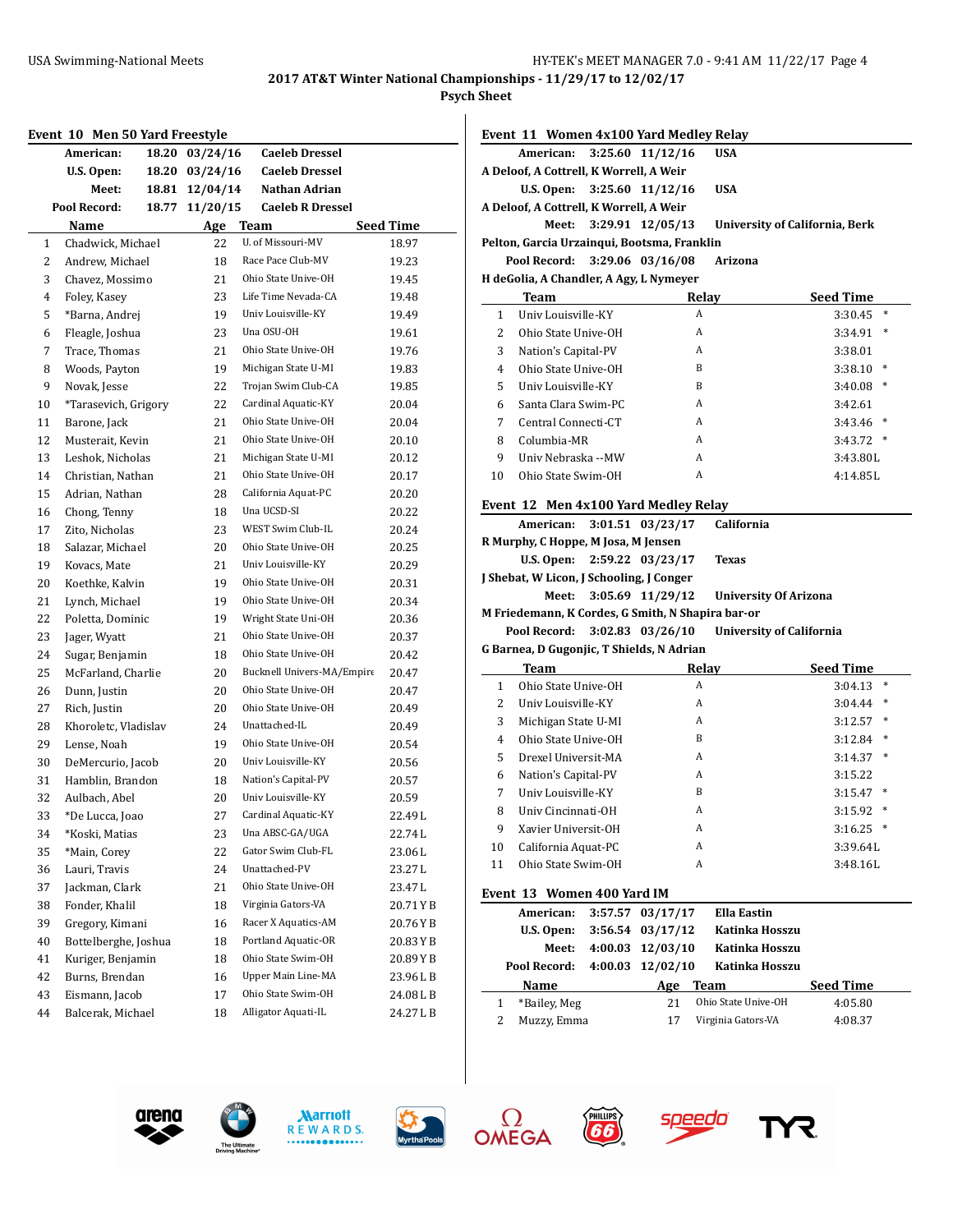#### USA Swimming-National Meets HY-TEK's MEET MANAGER 7.0 - 9:41 AM 11/22/17 Page 5

# **2017 AT&T Winter National Championships - 11/29/17 to 12/02/17**

**Psych Sheet**

#### **Event 13 ...(Women 400 Yard IM)**

|    | Name                      | Age | <b>Team</b>                | <b>Seed Time</b> |
|----|---------------------------|-----|----------------------------|------------------|
| 3  | Burns, Hannah             | 20  | Univ of Florida-FL         | 4:08.65          |
| 4  | *Demler, Kathrin          | 21  | Ohio State Unive-OH        | 4:08.83          |
| 5  | Bradford-Feldman, Rachael | 20  | Univ Louisville-KY         | 4:10.11          |
| 6  | Kowal, Molly              | 19  | Ohio State Unive-OH        | 4:12.64          |
| 7  | *Jaspeado, Natalia        | 19  | Ohio State Unive-OH        | 4:14.25          |
| 8  | Harter, Abigail           | 15  | Nation's Capital-PV        | 4:14.88          |
| 9  | Lynch, Meghan             | 14  | Greenwich YWCA D-CT        | 4:15.44          |
| 10 | Margalis, Melanie         | 25  | Saint Petersburg-FL/Georgi | 4:40.47L         |
| 11 | Sullivan, Erica           | 17  | Sandpipers Of Ne-CA        | 4:48.97L         |
| 12 | Bonnett, Bailey           | 19  | Una KYA-KY/Kentucky        | 4:52.23L         |
| 13 | Tuggle, Claire            | 13  | Clovis Swim Club-CC        | 4:53.04L         |
| 14 | Wyngowski, Margaret       | 18  | Bucknell Univers-MA/SCHE S | 4:53.45L         |
| 15 | Lowe, Carley              | 18  | Univ Louisville-KY         | 4:56.38L         |
| 16 | Preble, Averee            | 16  | Clovis Swim Club-CC        | 4:56.89L         |
| 17 | Jahns, Margaret           | 19  | Univ Louisville-KY         | 4:57.70L         |
| 18 | Glass, Samantha           | 18  | Ohio University-OH/CLPR    | 4:58.08L         |
| 19 | Boyer, Elizabeth          | 17  | Cheshire Y Sea D-CT        | 4:21.08YB        |
| 20 | McCoy, Taylor             | 18  | Gold Medal Swim-IE         | 4:22.50YB        |
| 21 | Smith, Summer             | 14  | <b>Bluefish Swim Cl-NE</b> | 5:00.00LB        |
|    |                           |     |                            |                  |

## **Event 14 Men 400 Yard IM**

|              | American:          | 3:33.42 | 03/24/17 | <b>Chase Kalisz</b>       |                  |
|--------------|--------------------|---------|----------|---------------------------|------------------|
|              | U.S. Open:         | 3:33.42 | 03/24/17 | <b>Chase Kalisz</b>       |                  |
|              | Meet:              | 3:37.88 | 11/30/07 | <b>Ryan Lochte</b>        |                  |
|              | Pool Record:       | 3:38.89 | 03/27/10 | <b>Tyler Clary</b>        |                  |
|              | Name               |         | Age      | <b>Team</b>               | <b>Seed Time</b> |
| $\mathbf{1}$ | Kalisz, Chase      |         | 23       | Athens Bulldog S-GA/UGA   | 3:33.42          |
| 2            | *Szaranek, Mark    |         | 22       | Univ of Florida-FL        | 3:36.31          |
| 3            | *Gurevich, Etay    |         | 22       | Univ Louisville-KY        | 3:42.60          |
| 4            | Jones, Jarrett     |         | 20       | Univ Louisville-KY        | 3:43.36          |
| 5            | Myburgh, Keith     |         | 18       | Virginia Gators-VA        | 3:45.85          |
| 6            | *Lim, Ching        |         | 21       | Ohio State Unive-OH       | 3:46.16          |
| 7            | Foulke, Keegan     |         | 19       | Univ Louisville-KY        | 3:46.54          |
| 8            | Whitley, Reece     |         | 17       | Penn Charter Aqu-MA       | 3:47.15          |
| 9            | Delakis, Paul      |         | 19       | Ohio State Unive-OH       | 3:49.02          |
| 10           | *Soric, Lovre      |         | 22       | Cal State Univ --CC       | 3:49.04          |
| 11           | Storch, Casey      |         | 18       | Machine Aquatics-PV       | 3:49.11          |
| 12           | Piper, Scott       |         | 20       | Michigan State U-MI       | 3:49.31          |
| 13           | Lindstrom, Andrew  |         | 21       | Ohio State Unive-OH       | 3:49.75          |
| 14           | Jhong, Christopher |         | 17       | Pleasanton Seaha-PC       | 3:50.87          |
| 15           | Meffert, Phillip   |         | 19       | Michigan State U-MI       | 3:50.94          |
| 16           | Blandford, Connor  |         | 19       | Una KYA-KY/Kentucky       | 3:51.25          |
| 17           | Durocher, Darren   |         | 17       | Nation's Capital-PV       | 3:52.18          |
| 18           | Gloude, Daniel     |         | 20       | Ohio State Unive-OH       | 3:53.10          |
| 19           | Conway, Sean       |         | 16       | Nation's Capital-PV       | 3:53.33          |
| 20           | Barker, Kyle       |         | 17       | Nation's Capital-PV       | 4:28.07L         |
| 21           | Louser, Jason      |         | 16       | Long Island Swim-MR       | 4:30.34L         |
| 22           | Thalblum, Steven   |         | 17       | Nation's Capital-PV       | 4:32.07L         |
| 23           | Wright, Alexander  |         | 17       | Una PSA-PN/Puget Sound Aq | 3:55.06YB        |
| 24           | Smith, Theodore    |         | 18       | Univ Louisville-KY        | 3:58.90YB        |

| 25           | *Rogic, Kristofer                        |       | 18             | Cal State Univ -- CC      | 4:32.99 L B      |
|--------------|------------------------------------------|-------|----------------|---------------------------|------------------|
|              | <b>Event 15 Women 100 Yard Butterfly</b> |       |                |                           |                  |
|              | American:                                |       | 49.43 03/18/16 | <b>Kelsi Worrell</b>      |                  |
|              | U.S. Open:                               |       | 49.43 03/18/16 | Kelsi Worrell             |                  |
|              | Meet:                                    | 50.10 | 11/30/07       | <b>Rachel Komisarz</b>    |                  |
|              | Pool Record:                             | 50.70 | 03/16/08       | <b>Christine Magnuson</b> |                  |
|              | Name                                     |       |                | Age Team                  | <b>Seed Time</b> |
| $\mathbf{1}$ | Worrell, Kelsi                           |       | 23             | Cardinal Aquatic-KY       | 50.46            |
| 2            | Bray, Olivia                             |       | 16             | Virginia Gators-VA        | 51.48            |
| 3            | Kendall, Amanda                          |       | 26             | Una IST-IN                | 51.90            |
| 4            | Oglesby, Grace                           |       | 19             | Univ Louisville-KY        | 51.97            |
| 5            | *Govejsek, Nastja                        |       | 20             | Univ Louisville-KY        | 52.54            |
| 6            | Kwok, Joyce                              |       | 23             | Team Suffolk-MR           | 52.78            |
| 7            | Saiz, Hannah                             |       | 26             | Schroeder YMCA S-WI/Kenyc | 53.01            |
| 8            | Van Lanen, Corrin                        |       | 20             | Ohio University-OH        | 53.02            |
| 9            | Cuomo, Alexa                             |       | 16             | Mason Makos Swim-PV       | 53.10            |
| 10           | McInerny, Haley                          |       | 20             | Una KYA-KY/Kentucky       | 53.28            |
| 11           | Bushey, Brenna                           |       | 21             | Una SPAR-PC/SPAR          | 53.29            |
| 12           | Bacon, Phoebe                            |       | 15             | Nation's Capital-PV       | 53.42            |
| 13           | Visscher, Jillian                        |       | 19             | Univ Louisville-KY        | 53.50            |
| 14           | Hamilton, Whittney                       |       | 16             | Virginia Gators-VA        | 53.51            |
| 15           | Comerford, Mallory                       |       | 20             | Univ Louisville-KY        | 53.53            |
| 16           | Magnuson, Hannah                         |       | 21             | Univ Louisville-KY        | 53.66            |
| 17           | Herrmann, Danielle                       |       | 30             | Clovis Swim Club-CC       | 53.69            |
| 18           | Harter, Abigail                          |       | 15             | Nation's Capital-PV       | 53.72            |
| 19           | Gaertner, Caroline                       |       | 21             | Xavier Universit-OH       | 53.72            |
| 20           | Gati, Isabella                           |       | 18             | Nation's Capital-PV       | 53.74            |
| 21           | Kutsko, Anhelina                         |       | 20             | Bonaventure Swim-NI/CATS- | 54.14            |
| 22           | *Rathsack, Lina                          |       | 23             | Univ Pittsburgh-AM        | 54.14            |
| 23           | Mack, Katelyn                            |       | 16             | Nation's Capital-PV       | 54.17            |
| 24           | *Atkinson, Alia                          |       | 28             | South Florida Aq-FG       | 59.94L           |
| 25           | Johnson, Lauryn                          |       | 16             | Long Island Swim-MR       | 1:01.85L         |
| 26           | Matthias, Brooke                         |       | 17             | Nation's Capital-PV       | 1:01.96L         |
| 27           | McNulty, Amanda                          |       | 21             | Ohio State Unive-OH       | 1:02.01L         |
| 28           | Huske, Victoria                          |       | 14             | Arlington Aquati-PV       | 1:02.04L         |
| 29           | Wang, Emilyt                             |       | 18             | Columbia-MR               | 1:02.35L         |
| 30           | Whitlow, Cabell                          |       | 17             | Virginia Gators-VA        | 1:02.35L         |
| 31           | Murray, Isabelle                         |       | 18             | Univ Nebraska --MW        | 1:02.42L         |
| 32           | Leko, Mia                                |       | 17             | Cheshire Y Sea D-CT       | 1:02.44L         |
| 33           | McGuirt, Rachel                          |       | 18             | SharkATAC-AR              | 1:02.57L         |
| 34           | Liberto, Morgan                          |       | 17             | Retriever Aquati-MD       | 54.56YB          |
| 35           | Hazlett, Kaitlin                         |       | 17             | Greenwich YWCA D-CT       | 54.85 Y B        |
| 36           | Teng, Cathy                              |       | 16             | Santa Clara Swim-PC       | 55.15 Y B        |
| 37           | Ashmore, Jordan                          |       | 18             | Columbia-MR               | 55.38YB          |
| 38           | Panitz, Josephine                        |       | 16             | Empire Swimming-MR        | 55.44YB          |
| 39           | Skirboll, Zoe                            |       | 13             | Racer X Aquatics-AM       | 55.63YB          |
| 40           | Fung, Darlene                            |       | 16             | Fanwood-Scotch P-NJ       | 55.64YB          |
| 41           | Laporte, Madeline                        |       | 17             | Nation's Capital-PV       | 55.94 Y B        |
| 42           | Jorgenson, Johanna                       |       | 15             | Saline Swim Team-MI       | 1:02.93LB        |











**FIELLIPS** 

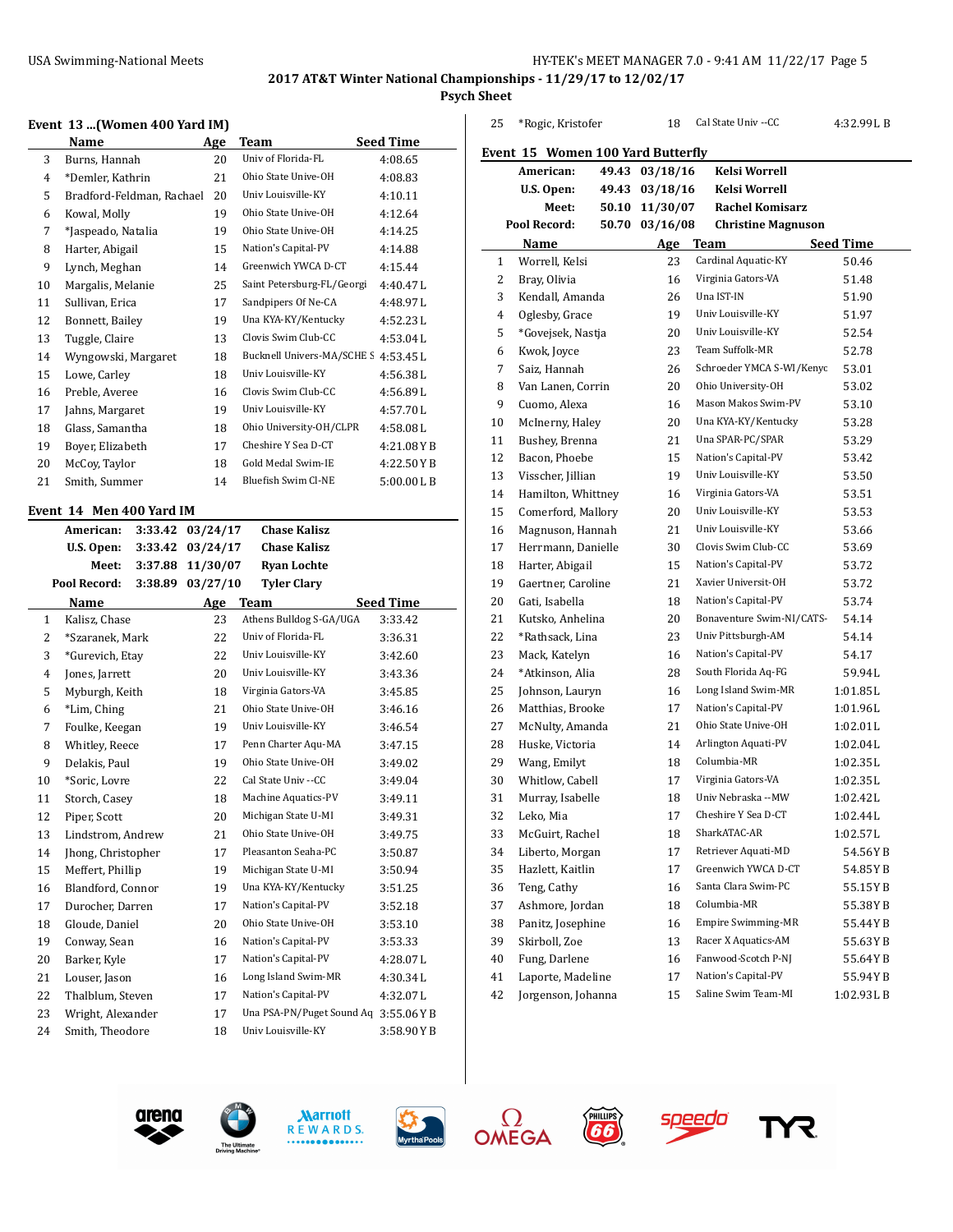**Psych Sheet**

|              | Event 16 Men 100 Yard Butterfly |                |                            |                 |
|--------------|---------------------------------|----------------|----------------------------|-----------------|
|              | American:                       | 43.58 03/24/17 | <b>Caeleb Dressel</b>      |                 |
|              | U.S. Open:                      | 43.58 03/24/17 | <b>Caeleb Dressel</b>      |                 |
|              | Meet:                           | 43.84 12/02/16 | <b>Tom Shields</b>         |                 |
|              | Pool Record:                    | 44.91 03/27/10 | <b>Thomas Shields</b>      |                 |
|              | Name                            | Age            | <b>Team</b>                | Seed Time       |
| $\mathbf{1}$ | Lense, Noah                     | 19             | Ohio State Unive-OH        | 45.71           |
| 2            | Harting, Zach                   | 20             | Univ Louisville-KY         | 46.12           |
| 3            | Salazar, Michael                | 20             | Ohio State Unive-OH        | 46.19           |
| 4            | Albiero, Nicolas                | 18             | Univ Louisville-KY         | 46.29           |
| 5            | Andrew, Michael                 | 18             | Race Pace Club-MV          | 46.54           |
| 6            | *Painhas, Henrique              | 20             | Ohio State Unive-OH        | 46.89           |
| 7            | McCoy, Ryan                     | 21             | Una SLU-OZ                 | 46.97           |
| 8            | Irwin, Max                      | 22             | <b>Bloomington Swim-IN</b> | 47.19           |
| 9            | Hensley, Noah                   | 21             | Blue Dolfins-FL            | 47.30           |
| 10           | Bohman, Bryce                   | 27             | Longhorn Aquatic-ST        | 47.44           |
| 11           | Carl, Spencer                   | 19             | Univ Louisville-KY         | 47.61           |
| 12           | Burns, Brendan                  | 16             | Upper Main Line-MA         | 47.62           |
| 13           | Fonder, Khalil                  | 18             | Virginia Gators-VA         | 47.63           |
| 14           | Stankivicz, Samuel              | 20             | Ohio State Unive-OH        | 47.88           |
| 15           | Prenot, Joshua                  | 24             | California Aquat-PC        | 47.92<br>∗      |
| 16           | Christian, Nathan               | 21             | Ohio State Unive-OH        | 48.16           |
| 17           | Leshok, Nicholas                | 21             | Michigan State U-MI        | 48.27           |
| 18           | Zito, Nicholas                  | 23             | WEST Swim Club-IL          | 48.33           |
| 19           | Belanger, Mark                  | 23             | Ohio State Unive-OH        | 48.36           |
| 20           | Schwers, Michael                | 19             | Michigan State U-MI        | 48.37           |
| 21           | Sugar, Benjamin                 | 18             | Ohio State Unive-OH        | 48.37           |
| 22           | Petro, Michael                  | 17             | Alligator Aquati-IL        | 48.42           |
| 23           | Lumpkin, Joseph                 | 21             | Drexel Universit-MA        | 48.48           |
| 24           | Nymberg, Gregory                | 21             | Ohio State Unive-OH        | 48.66           |
| 25           | Durocher, Darren                | 17             | Nation's Capital-PV        | 48.70           |
| 26           | Poletta, Dominic                | 19             | Wright State Uni-OH        | 48.74           |
| 27           | Dahlgren, Jack                  | 17             | Aquajets Swim Te-MN        | 48.85           |
| 28           | Stover, Mitchell                | 21             | Wright State Uni-OH        | 48.86           |
| 29           | Bunnell, David                  | 20             | Una XAV-OH                 | $\ast$<br>48.89 |
| 30           | Chavez, Mossimo                 | 21             | Ohio State Unive-OH        | 48.98           |
| 31           | Callander, Matthew              | 20             | Una AU-PV                  | $\ast$<br>49.00 |
| 32           | Balcerak, Michael               | 18             | Alligator Aquati-IL        | 49.02           |
| 33           | Kuriger, Benjamin               | 18             | Ohio State Swim-OH         | 49.03           |
| 34           | Chong, Tenny                    | 18             | Una UCSD-SI                | 49.03           |
| 35           | Gillilan, Loren                 | 19             | Cal State Univ -- CC       | 49.07           |
| 36           | Smutny, Luke                    | 19             | Univ Pittsburgh-AM         | 49.08           |
| 37           | Sullivan, Bryan                 | 20             | Sunkist Swim Tea-MS        | 49.14           |
| 38           | Chadwick, Michael               | 22             | U. of Missouri-MV          | 54.11L          |
| 39           | *Sofianidis, Nikolaos           | 19             | Univ Louisville-KY         | 55.24L*         |
| 40           | Hamblin, Brandon                | 18             | Nation's Capital-PV        | 55.53L          |
| 41           | *Main, Corey                    | 22             | Gator Swim Club-FL         | 55.68L          |
| 42           | Hall, Thomas                    | 20             | Unattached-PV              | 55.74L          |
| 43           | Robey, Hugh                     | 17             | Nation's Capital-PV        | 55.78L          |
| 44           | Manoff, Philip                  | 16             | Nation's Capital-PV        | 55.84L          |
| 45           | Bowers, Noah                    | 16             | Virginia Gators-VA         | 49.41 Y B       |

| 46       | Fouts, Eli                         |         | 17               | Rockville Montgo-PV        | 49.46YB                     |
|----------|------------------------------------|---------|------------------|----------------------------|-----------------------------|
| 47       | Thalblum, Steven                   |         | 17               | Nation's Capital-PV        | 49.80YB                     |
| 48       | Whyte, Mitchell                    |         | 17               | Hudson Area Swim-MN        | 56.38LB                     |
| 49       | Gregory, Kimani                    |         | 16               | Racer X Aquatics-AM        | 56.89LB                     |
|          |                                    |         |                  |                            |                             |
|          | Event 17 Women 200 Yard Freestyle  |         |                  |                            |                             |
|          | American:                          | 1:39.10 | 03/20/15         | <b>Missy Franklin</b>      |                             |
|          | U.S. Open:                         | 1:39.10 | 03/20/15         | <b>Missy Franklin</b>      |                             |
|          | Meet:                              | 1:41.40 | 12/06/13         | <b>Missy Franklin</b>      |                             |
|          | Pool Record:                       | 1:41.90 | 11/19/16         | <b>Simone A Manuel</b>     |                             |
| 1        | Name<br>Comerford, Mallory         |         | Age<br>20        | Team<br>Univ Louisville-KY | <b>Seed Time</b><br>1:40.36 |
| 2        |                                    |         | 25               | Saint Petersburg-FL/Georgi | 1:43.19                     |
| 3        | Margalis, Melanie                  |         | 23               | <b>Bearcat Aquatics-OH</b> |                             |
| 4        | *Keire, Jacqueline                 |         | 17               | Gator Swim Club-FL         | 1:43.19                     |
|          | Ivey, Isabel                       |         |                  | Una KYA-KY/Kentucky        | 1:43.64                     |
| 5        | Galyer, Alex                       |         | 19               | Santa Clara Swim-PC        | 1:45.03                     |
| 6        | Teng, Cathy                        |         | 16               | Univ Louisville-KY         | 1:46.31                     |
| 7        | *Openysheva, Arina                 |         | 18               | Ohio State Unive-OH        | 1:46.42                     |
| 8        | Romano, Kristen                    |         | 18               | Pleasanton Seaha-PC        | 1:46.74                     |
| 9        | Heckman, Miranda                   |         | 16               | Unattached-NI              | 1:47.21                     |
| 10       | Hetrick, Paige                     |         | 15               | Sandpipers Of Ne-CA        | 1:47.35                     |
| 11       | Sullivan, Erica                    |         | 17               | Berkeley Aquatic-NJ        | 1:47.43                     |
| 12       | Kudryashova, Sophia                |         | 16               | Ohio University-OH         | 1:47.47                     |
| 13       | Zimcosky, Emily                    |         | 19               | Univ Louisville-KY         | 1:47.49                     |
| 14       | Fanz, Casey                        |         | 19               | Long Island Swim-MR        | 1:47.55                     |
| 15<br>16 | Stepanek, Chloe                    |         | 15<br>13         | Clovis Swim Club-CC        | 1:47.63<br>1:47.71          |
| 17       | Tuggle, Claire                     |         | 21               | Univ Louisville-KY         | 1:47.75                     |
|          | Long, Graceanne                    |         |                  | Una IST-IN                 |                             |
| 18       | Neidigh, Ashley                    |         | 22<br>15         | Santa Clara Swim-PC        | 2:02.03L                    |
| 19<br>20 | Oliva, Nicole                      |         | 24               | Berkeley Aquatic-NJ        | 2:02.07L<br>2:02.92L        |
| 21       | *Bogdanovski, Anastasia            |         | 18               | Ohio State Unive-OH        | 2:03.51L                    |
| 22       | Trace, Katherine                   |         | 16               | The Fish-PV                | 2:03.58L                    |
| 23       | Donohoe, Madelyn<br>Cook, Kathleen |         | 21               | Ohio State Unive-OH        | 2:04.16L                    |
| 24       | Hartigan, Madison                  |         | 17               | <b>Empire Swimming-MR</b>  | 2:04.21L                    |
| 25       | Kulp, Caroline                     |         | 16               | Virginia Gators-VA         | 2:04.23L                    |
| 26       | Cattermole, Sophie                 |         | 20               | Univ Louisville-KY         | 2:04.39L                    |
| 27       | Mack, Katelyn                      |         | 16               | Nation's Capital-PV        | 1:47.93YB                   |
| 28       | Laporte, Madeline                  |         | 17               | Nation's Capital-PV        | 1:48.55 Y B                 |
| 29       | Jorgenson, Johanna                 |         | 15               | Saline Swim Team-MI        | 1:49.54YB                   |
| 30       | Jansen, Holly                      |         | 17               | Potomac Valley S-PV        | 1:49.55YB                   |
| 31       | Lynch, Meghan                      |         | 14               | Greenwich YWCA D-CT        | 2:05.21LB                   |
|          |                                    |         |                  |                            |                             |
|          | Event 18 Men 200 Yard Freestyle    |         |                  |                            |                             |
|          | American:                          |         | 1:30.46 03/25/16 | <b>Townley Haas</b>        |                             |

|   | $A$ lliel Itali: 1:50.40 03/23/10 |                      | TOWILLEY HAAS       |                  |  |
|---|-----------------------------------|----------------------|---------------------|------------------|--|
|   | U.S. Open:                        | 1:30.46 03/25/16     | <b>Townley Haas</b> |                  |  |
|   | Meet:                             | $1:31.65$ $12/06/13$ | Joao De Lucca       |                  |  |
|   | Pool Record:                      | $1:32.31$ $03/27/10$ | <b>Conor Dwyer</b>  |                  |  |
|   |                                   |                      |                     |                  |  |
|   | <b>Name</b>                       | Age                  | <b>Team</b>         | <b>Seed Time</b> |  |
|   | *El Kamash, Marwan                | 24                   | Indiana Swim Te-IN  | 1:33.25          |  |
|   | Fleagle, Joshua                   | 23                   | Una OSU-OH          | 1:33.25          |  |
| 3 | *D'Arrigo, Andrea                 | 22                   | Gator Swim Club-FL  | 1:33.89          |  |









**FIELDS** 



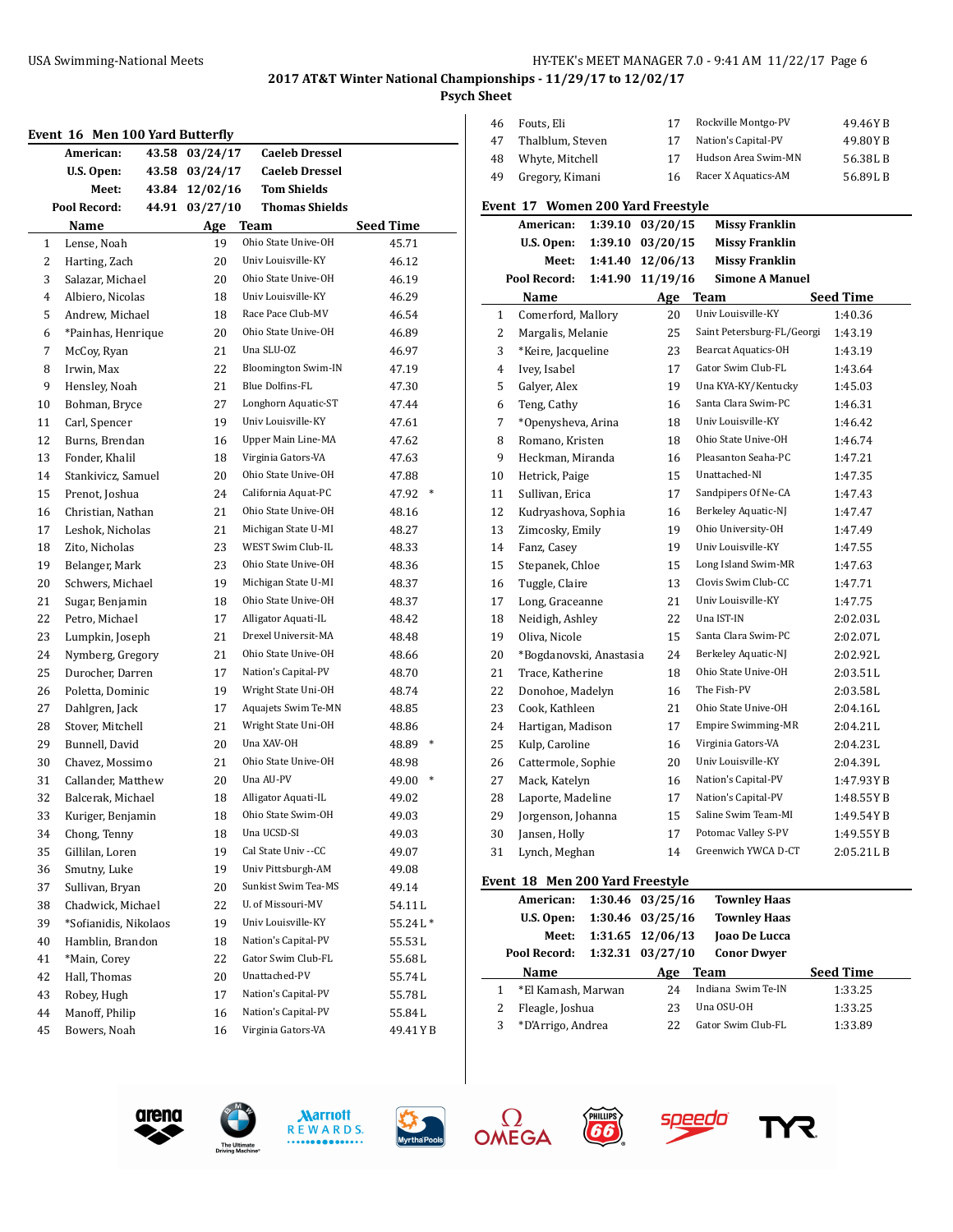# **2017 AT&T Winter National Championships - 11/29/17 to 12/02/17 Psych Sheet**

#### **Event 18 ...(Men 200 Yard Freestyle)**

|                | <b>Name</b>          | Age | Team                       | <b>Seed Time</b> |
|----------------|----------------------|-----|----------------------------|------------------|
| $\overline{4}$ | Loy, Andrew          | 19  | Ohio State Unive-OH        | 1:34.59          |
| 5              | Grothe, Zane         | 25  | Una IST-IN                 | 1:34.83          |
| 6              | *Barna, Andrej       | 19  | Univ Louisville-KY         | 1:35.48          |
| 7              | Irwin, Max           | 22  | <b>Bloomington Swim-IN</b> | 1:35.61          |
| 8              | Steele, Samuel       | 19  | Univ Louisville-KY         | 1:36.09          |
| 9              | Vandermeulen, Ryan   | 19  | Ohio State Unive-OH        | 1:36.28          |
| 10             | Carl, Spencer        | 19  | Univ Louisville-KY         | 1:36.31          |
| 11             | Seal, Brayden        | 21  | Ohio State Unive-OH        | 1:36.72          |
| 12             | Yanchulis, Noah      | 21  | Seton Hall Unive-NJ        | 1:36.77          |
| 13             | Brown, Glen          | 20  | Una KYA-KY/Kentucky        | 1:37.41          |
| 14             | Pebley, Jacob        | 24  | California Aquat-PC        | 1:37.44          |
| 15             | Jacobson, Vadim      | 21  | Seton Hall Unive-NJ        | 1:37.57          |
| 16             | *Selmanovic, Din     | 19  | Univ Cincinnati-OH         | 1:37.63          |
| 17             | Hogsed, Nicholas     | 21  | Ohio State Unive-OH        | 1:37.73          |
| 18             | Crew, Justin         | 20  | Univ Cincinnati-OH         | 1:37.75          |
| 19             | Sander, Derek        | 20  | Univ Louisville-KY         | 1:37.89          |
| 20             | Smutny, Luke         | 19  | Univ Pittsburgh-AM         | 1:38.05          |
| 21             | Kuriger, Benjamin    | 18  | Ohio State Swim-OH         | 1:38.17          |
| 22             | *Acosta, Marcelo     | 21  | Univ Louisville-KY         | 1:38.18          |
| 23             | *Abeysinghe, Matthew | 21  | Una OSU-OH                 | 1:38.22          |
| 24             | David, Calvin        | 16  | Pleasanton Seaha-PC        | 1:38.31          |
| 25             | Van Krimpen, Owen    | 20  | Cal State Univ --CC        | 1:38.35          |
| 26             | *Malamas, Efstathios | 19  | Drexel Universit-MA        | 1:38.35          |
| 27             | Balcerak, Michael    | 18  | Alligator Aquati-IL        | 1:38.37          |
| 28             | Dahlgren, Jack       | 17  | Aquajets Swim Te-MN        | 1:38.60          |
| 29             | Bready, Christopher  | 21  | Univ Cincinnati-OH         | 1:38.64          |
| 30             | Adrian, Nathan       | 28  | California Aquat-PC        | $1:36.53L*$      |
| 31             | *Koski, Matias       | 23  | Una ABSC-GA/UGA            | 1:47.75L         |
| 32             | *Main, Corey         | 22  | Gator Swim Club-FL         | 1:50.45L         |
| 33             | Kalisz, Chase        | 23  | Athens Bulldog S-GA/UGA    | 1:50.47L         |
| 34             | Murphy, Ryan         | 22  | California Aquat-PC        | 1:51.39L         |
| 35             | Smith, Theodore      | 18  | Univ Louisville-KY         | 1:52.81L         |
| 36             | Manoff, Philip       | 16  | Nation's Capital-PV        | 1:52.94L         |
| 37             | Werner, Peyton       | 17  | Lane Four Aquati-IA        | 1:38.87YB        |
| 38             | Gridley, Ryan        | 17  | New Trier Aquati-IL        | 1:38.95 Y B      |
| 39             | Scheinfeld, Charles  | 18  | New Trier Aquati-IL        | 1:40.03YB        |
| 40             | Babyak, Andrew       | 17  | Badger Swim Club-MR        | 1:40.12YB        |
| 41             | Plattel, Lleyton     | 15  | Pleasanton Seaha-PC        | 1:54.43LB        |
| 42             | Conway, Sean         | 16  | Nation's Capital-PV        | 1:55.34LB        |
| 43             | Van Dyke, Tobias     | 18  | Univ Cincinnati-OH         | 1:56.15LB        |

#### **Event 19 Women 100 Yard Breaststroke**

|   | American:         | 56.30 | 02/17/17       | Lilly King                 |                  |
|---|-------------------|-------|----------------|----------------------------|------------------|
|   | U.S. Open:        | 56.30 | 02/17/17       | <b>Lilly King</b>          |                  |
|   | Meet:             |       | 57.62 12/06/13 | Alia Atkinson              |                  |
|   | Pool Record:      | 58.41 | 12/04/10       | <b>Jessica Hardy</b>       |                  |
|   |                   |       |                |                            |                  |
|   | <b>Name</b>       |       | Age            | Team                       | <b>Seed Time</b> |
|   | Larson, Breeja    |       | 25             | New York Athleti-MR        | 57.60            |
|   | Margalis, Melanie |       | 25             | Saint Petersburg-FL/Georgi | 58.09            |
| 3 | *Atkinson, Alia   |       | 28             | South Florida Aq-FG        | 58.29            |

| 4  | Cottrell, Andrea        | 22 | Cardinal Aquatic-KY                 | 58.39       |
|----|-------------------------|----|-------------------------------------|-------------|
| 5  | *Rathsack, Lina         | 23 | Univ Pittsburgh-AM                  | 59.00       |
| 6  | Herrmann, Danielle      | 30 | Clovis Swim Club-CC                 | 59.24       |
| 7  | Bonnett, Bailey         | 19 | Una KYA-KY/Kentucky                 | 59.60       |
| 8  | Bernhardt, Rachel       | 22 | Gamecock Aquatic-SC                 | 59.68       |
| 9  | Garber, Maddison        | 22 | Central Connecti-CT                 | 1:00.01     |
| 10 | *Guerra, Silvia         | 20 | Univ Louisville-KY                  | 1:00.53     |
| 11 | Belli, Morgan           | 22 | Una KYA-KY/Kentucky                 | 1:01.01     |
| 12 | Gresser, Hanna          | 18 | Ohio State Unive-OH                 | 1:01.09     |
| 13 | Jansen, Holly           | 17 | Potomac Valley S-PV                 | 1:01.11     |
| 14 | Harter, Abigail         | 15 | Nation's Capital-PV                 | 1:01.25     |
| 15 | *Astashkina, Mariia     | 18 | Univ Louisville-KY                  | 1:01.25     |
| 16 | *Vaisse, Sarah          | 22 | Mean Green Swimm-NT                 | 1:01.38     |
| 17 | Sortland, Ana           | 20 | Michigan State U-MI                 | 1:01.60     |
| 18 | Keating, Anna           | 15 | Machine Aquatics-PV                 | 1:01.80     |
| 19 | Mathews, Janessa        | 17 | Ohio State Swim-OH                  | 1:01.80     |
| 20 | James, Lauren           | 21 | Univ Louisville-KY                  | 1:01.89     |
| 21 | Phetbenjakul, Anshanika | 21 | Una UCSD-SI                         | 1:01.95     |
| 22 | Braunecker, Avery       | 19 | Univ Louisville-KY                  | 1:02.12     |
| 23 | Friesen, Morgan         | 18 | Univ Louisville-KY                  | 1:02.14     |
| 24 | Wojdylo, Helen          | 20 | Columbia-MR                         | 1:02.15     |
| 25 | Lazor, Anne             | 23 | Team Pittsburgh-AM                  | 1:02.16     |
| 26 | Steward, Katherine      | 17 | Splash Club, Inc-OK                 | 1:02.18     |
| 27 | Rodriguez, Brooke       | 24 | Una FDST-CC                         | 1:02.20     |
| 28 | Ehly, Jordan            | 22 | Univ Nebraska --MW                  | 1:02.34     |
| 29 | Roche, Elizabeth        | 20 | Michigan State U-MI                 | 1:02.37     |
| 30 | Szara, Erin             | 19 | Michigan State U-MI                 | 1:02.40     |
| 31 | Keck, Jensen            | 19 | Illinois State U-IL                 | 1:02.40     |
| 32 | Goettler, Laura         | 15 | Lake Erie Silver-LE                 | 1:02.41     |
| 33 | *Kitching, Claudia      | 22 | Mean Green Swimm-NT                 | 1:02.55     |
| 34 | Panitz, Josephine       | 16 | Empire Swimming-MR                  | 1:02.75     |
| 35 | Holm, Rachel            | 21 | Illinois State U-IL                 | 1:02.91     |
| 36 | Simpson, Sydney         | 21 | Seton Hall Unive-NJ                 | 1:02.94     |
| 37 | Skirboll, Zoe           | 13 | Racer X Aquatics-AM                 | 1:03.00     |
| 38 | Coy, Maria              | 20 | Ohio State Unive-OH                 | 1:03.04     |
| 39 | Lynch, Meghan           | 14 | Greenwich YWCA D-CT                 | 1:03.07     |
| 40 | Colburn, Sydney         | 17 | New Trier Aquati-IL                 | 1:03.09     |
| 41 | Morgan, Jordan          | 14 | Santa Clara Swim-PC                 | 1:11.88L    |
| 42 | Johnson, Georgia        | 16 | Nation's Capital-PV                 | 1:11.94L    |
| 43 | Wyngowski, Margaret     | 18 | Bucknell Univers-MA/SCHE S 1:12.45L |             |
| 44 | Boyer, Elizabeth        | 17 | Cheshire Y Sea D-CT                 | 1:12.94L    |
| 45 | Wentzel, Jordyn         | 17 | Aquajets Swim Te-MN                 | 1:13.12L    |
| 46 | Sabin, Clarissa         | 14 | Berkeley Aquatic-NJ                 | 1:13.27L    |
| 47 | Walsh, Katelyn          | 17 | Patriot Swim Tea-MR                 | 1:13.35L    |
| 48 | Venn, Kasey             | 16 | New Trier Aquati-IL                 | 1:13.38L    |
| 49 | *Lahtinen, Emilia       | 21 | Ohio University-OH                  | $1:13.46L*$ |
| 50 | Gridley, Kaelyn         | 13 | New Trier Aquati-IL                 | 1:13.57LB   |
| 51 | Huske, Victoria         | 14 | Arlington Aquati-PV                 | 1:14.04LB   |











**EGS** 



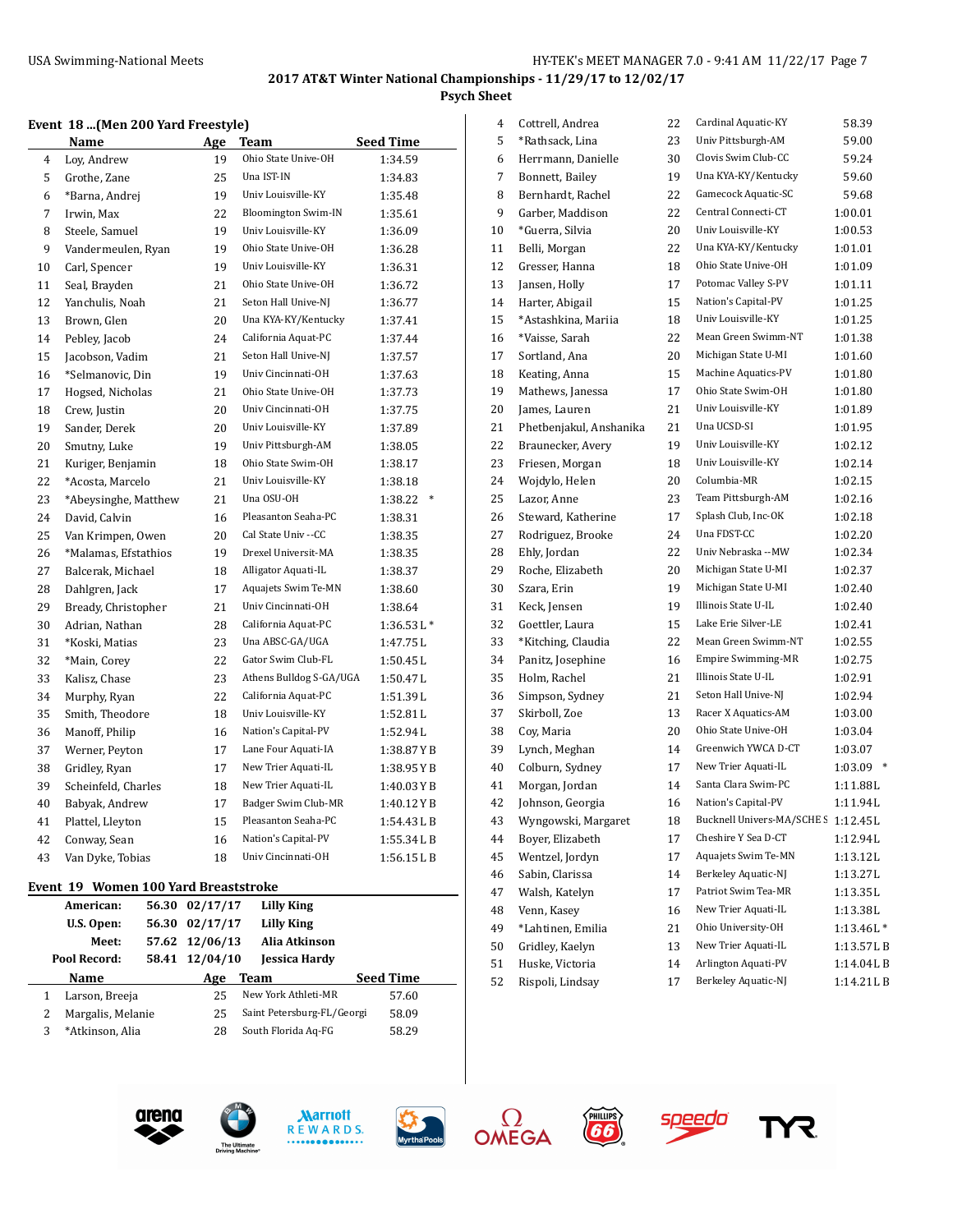**Psych Sheet**

|  |  |  |  | Event 20 Men 100 Yard Breaststroke |
|--|--|--|--|------------------------------------|
|--|--|--|--|------------------------------------|

|              | went zu  men 100 rard breaststroke:<br>American: |       | 50.04 03/28/14 | <b>Kevin Cordes</b>         |                           |
|--------------|--------------------------------------------------|-------|----------------|-----------------------------|---------------------------|
|              | U.S. Open:                                       |       | 50.04 03/28/14 | <b>Kevin Cordes</b>         |                           |
|              | Meet:                                            |       | 51.10 11/30/12 | <b>Kevin Cordes</b>         |                           |
|              | Pool Record:                                     | 51.35 | 12/04/10       | <b>Mike Alexandrov</b>      |                           |
|              | Name                                             |       |                |                             |                           |
| $\mathbf{1}$ | Whitley, Reece                                   |       | Age<br>17      | Team<br>Penn Charter Aqu-MA | <b>Seed Time</b><br>51.84 |
| 2            | Andrew, Michael                                  |       | 18             | Race Pace Club-MV           | 51.90                     |
| 3            | Miller, Cody                                     |       | 25             | Sandpipers Of Ne-CA         | 52.04                     |
| 4            | *Claverie, Carlos                                |       | 21             | Univ Louisville-KY          | 52.05                     |
| 5            | Fink, Nicolas                                    |       | 24             | Athens Bulldog S-GA/UGA     | 52.10                     |
| 6            | Barone, Jack                                     |       | 21             | Ohio State Unive-OH         | 52.26                     |
| 7            | Prenot, Joshua                                   |       | 24             | California Aquat-PC         | 52.87                     |
| 8            | Zito, Nicholas                                   |       | 23             | WEST Swim Club-IL           | 53.21                     |
| 9            | Eaton, Michael                                   |       | 21             | Ohio State Unive-OH         | 53.52                     |
| 10           | Hostoffer, Zachary                               |       | 20             | Univ Cincinnati-OH          | 53.61                     |
| 11           | Fouts, Eli                                       |       | 17             | Rockville Montgo-PV         | 53.96                     |
| 12           | Ramsey, Brian                                    |       | 19             | Univ Pittsburgh-AM          | 54.12                     |
| 13           | Bohon, Jeremiah                                  |       | 21             | Gamecock Aquatic-SC         | 54.34                     |
| 14           | Owen, Todd                                       |       | 22             | Univ Louisville-KY          | 54.36                     |
| 15           | Mathews, Jason                                   |       | 18             | Ohio State Swim-OH          | 54.42                     |
| 16           | Bottelberghe, Joshua                             |       | 18             | Portland Aquatic-OR         | 54.49                     |
| 17           | Schulte, Benjamin                                |       | 21             | <b>Bryant Universit-NE</b>  | 54.49                     |
| 18           | Leshok, Nicholas                                 |       | 21             | Michigan State U-MI         | 54.60                     |
| 19           | Scheinfeld, Charles                              |       | 18             | New Trier Aquati-IL         | 54.63                     |
| 20           | Cummings, Chadd                                  |       | 20             | Bucknell Univers-MA/Butler  | 54.65                     |
| 21           | *Polling, Dominic                                |       | 20             | Univ Cincinnati-OH          | 54.77                     |
| 22           | Myburgh, Keith                                   |       | 18             | Virginia Gators-VA          | 54.80                     |
| 23           | Dyer, Matthew                                    |       | 21             | Una XAV-OH                  | $\ast$<br>54.91           |
| 24           | Chir, Jake                                       |       | 20             | Cal State Univ --CC         | 54.97                     |
| 25           | Brown, Joseph                                    |       | 22             | Drexel Universit-MA         | 54.99                     |
| 26           | Storch, Casey                                    |       | 18             | Machine Aquatics-PV         | 55.32                     |
| 27           | Boyle, Tavish                                    |       | 20             | Bryant Universit-NE         | 55.37                     |
| 28           | Keriazes, Trevor                                 |       | 22             | Wright State Uni-OH         | 55.39                     |
| 29           | *Isings, Connor                                  |       | 19             | Ohio State Unive-OH         | 55.48                     |
| 30           | Jahan, Alexander                                 |       | 19             | Ohio State Unive-OH         | 55.51                     |
| 31           | Casey, Jack                                      |       | 17             | Hauppauge Athlet-MR         | 55.59                     |
| 32           | Knabb, Oliver                                    |       | 21             | Ohio State Unive-OH         | 55.59                     |
| 33           | Cannarozzi, Ralph                                |       | 21             | Drexel Universit-MA         | 55.68                     |
| 34           | Stankiewicz, Christopher                         |       | 19             | George Mason Uni-PV         | 55.69                     |
| 35           | Tosoni, Josh                                     |       | 19             | Seton Hall Unive-NJ         | 55.73                     |
| 36           | Louser, Jason                                    |       | 16             | Long Island Swim-MR         | 55.74                     |
| 37           | Baecker, Zachary                                 |       | 19             | Univ Cincinnati-OH          | 55.75                     |
| 38           | McCaffrey, Kevin                                 |       | 20             | Wright State Uni-OH/CLES-L  | 55.88                     |
| 39           | Mothersead, Colin                                |       | 22             | Fish Aquatics-IN            | 55.91                     |
| 40           | Harner, Jacob                                    |       | 24             | Lower Moreland S-MA         | 1:03.50L                  |
| 41           | Rojas, Marc                                      |       | 23             | South Florida Aq-FG         | 1:03.61L                  |
| 42           | Zoucha, Jonathan                                 |       | 21             | Univ Louisville-KY          | 1:04.40L                  |
| 43           | Hunter, Mason                                    |       | 17             | Three Rivers Swi-GA         | 1:04.52 L                 |
| 44           | Queen, Jacob                                     |       | 19             | Una CVAC-NC/LRU             | 1:05.30L                  |
| 45           | Barker, Kyle                                     |       | 17             | Nation's Capital-PV         | 56.26 Y B                 |
|              |                                                  |       |                |                             |                           |

| Event 21 Women 100 Yard Backstroke |                         |       |                |                               |                  |  |  |
|------------------------------------|-------------------------|-------|----------------|-------------------------------|------------------|--|--|
|                                    | American:               |       | 49.69 02/23/17 | <b>Ally Howe</b>              |                  |  |  |
|                                    | U.S. Open:              |       | 49.69 02/23/17 | <b>Ally Howe</b>              |                  |  |  |
|                                    | Meet:                   | 50.64 | 11/30/07       | Natalie Coughlin              |                  |  |  |
|                                    | Pool Record:            | 50.73 | 11/23/13       | <b>Courtney C Bartholomew</b> |                  |  |  |
|                                    | Name                    |       | Age            | <b>Team</b>                   | <b>Seed Time</b> |  |  |
| 1                                  | Smoliga, Olivia         |       | 23             | Athens Bulldog S-GA/UGA       | 50.04            |  |  |
| 2                                  | Bray, Olivia            |       | 16             | Virginia Gators-VA            | 52.02            |  |  |
| 3                                  | *Kendzior, Alina        |       | 19             | Univ Louisville-KY            | 52.06            |  |  |
| 4                                  | Alexander, Bridgette    |       | 21             | Una KYA-KY/Kentucky           | 52.08            |  |  |
| 5                                  | Muzzy, Emma             |       | 17             | Virginia Gators-VA            | 52.65            |  |  |
| 6                                  | Bacon, Phoebe           |       | 15             | Nation's Capital-PV           | 52.82            |  |  |
| 7                                  | Galyer, Alex            |       | 19             | Una KYA-KY/Kentucky           | 52.84            |  |  |
| 8                                  | *Szynal, Ludwika        |       | 23             | Firestone Akron-LE            | 52.94            |  |  |
| 9                                  | Humel, Colleen          |       | 21             | Una SPAR-PC/SPAR              | 53.04            |  |  |
| 10                                 | Kutch, Alexa            |       | 19             | Drexel Universit-MA           | 53.07            |  |  |
| 11                                 | Rowe, Sirena            |       | 19             | <b>NOMAD Aquatics-NC</b>      | 53.67            |  |  |
| 12                                 | Schoof, Ashlyn          |       | 19             | Univ Louisville-KY            | 53.75            |  |  |
| 13                                 | Minnich, Katherine      |       | 17             | Unattached-MI                 | 53.80            |  |  |
| 14                                 | Oliva, Nicole           |       | 15             | Santa Clara Swim-PC           | 53.81            |  |  |
| 15                                 | *Bradley, Rebekah       |       | 20             | Una OSU-OH                    | 53.81            |  |  |
| 16                                 | Ivey, Isabel            |       | 17             | Gator Swim Club-FL            | 53.83            |  |  |
| 17                                 | Magnuson, Hannah        |       | 21             | Univ Louisville-KY            | 54.10            |  |  |
| 18                                 | *Daigneault, Valerie    |       | 20             | Univ Pittsburgh-AM            | 54.11            |  |  |
| 19                                 | Armstrong, Cathryn      |       | 21             | Michigan State U-MI           | 54.14            |  |  |
| 20                                 | Hazlett, Kaitlin        |       | 17             | Greenwich YWCA D-CT           | 54.23            |  |  |
| 21                                 | Haebig, Autumn          |       | 19             | Univ Nebraska --MW            | 54.35<br>$\ast$  |  |  |
| 22                                 | Gaertner, Caroline      |       | 21             | Xavier Universit-OH           | 54.43            |  |  |
| 23                                 | Kearney, Shannon        |       | 17             | New Trier Aquati-IL           | 54.47            |  |  |
| 24                                 | Murphy, Mikayla         |       | 20             | Ohio State Unive-OH           | 54.50            |  |  |
| 25                                 | Visscher, Jillian       |       | 19             | Univ Louisville-KY            | 54.53            |  |  |
| 26                                 | Liberto, Morgan         |       | 17             | Retriever Aquati-MD           | 1:02.91L         |  |  |
| 27                                 | Ashmore, Jordan         |       | 18             | Columbia-MR                   | 1:03.33L         |  |  |
| 28                                 | Guanci, Margaret        |       | 17             | New Trier Aquati-IL           | 1:03.33L         |  |  |
| 29                                 | Hetrick, Paige          |       | 15             | Unattached-NI                 | 1:03.39L         |  |  |
| 30                                 | *Menahem, Shahar        |       | 20             | Univ Pittsburgh-AM            | 1:03.56L         |  |  |
| 31                                 | Samson, Julia           |       | 19             | Columbia-MR                   | 1:04.12L         |  |  |
| 32                                 | Worrell, Kelsi          |       | 23             | Cardinal Aquatic-KY           | 1:04.20L         |  |  |
| 33                                 | Tyler, Alexandra        |       | 14             | Cheshire Y Sea D-CT           | 1:04.25L         |  |  |
| 34                                 | Horne, Sydnie           |       | 17             | Schroeder YMCA S-WI           | 1:04.27L         |  |  |
| 35                                 | Saczawa, Kate           |       | 16             | Ohio State Swim-OH            | 1:04.54L         |  |  |
| 36                                 | McCoy, Taylor           |       | 18             | Gold Medal Swim-IE            | 1:04.55L         |  |  |
| 37                                 | *Bogdanovski, Anastasia |       | 24             | Berkeley Aquatic-NJ           | 1:04.58L         |  |  |
| 38                                 | Hamilton, Whittney      |       | 16             | Virginia Gators-VA            | 55.28YB          |  |  |
| 39                                 | Cuomo, Alexa            |       | 16             | Mason Makos Swim-PV           | 55.78YB          |  |  |
| 40                                 | Petrak, Taylor          |       | 18             | Ohio State Unive-OH           | 55.94YB          |  |  |
| 41                                 | Whitlow, Cabell         |       | 17             | Virginia Gators-VA            | 56.02 Y B        |  |  |
| 42                                 | Murray, Isabelle        |       | 18             | Univ Nebraska --MW            | 56.08YB          |  |  |
| 43                                 | Matthias, Brooke        |       | 17             | Nation's Capital-PV           | 56.12YB          |  |  |
| 44                                 | Smith, Summer           |       | 14             | Bluefish Swim Cl-NE           | 1:05.22LB        |  |  |













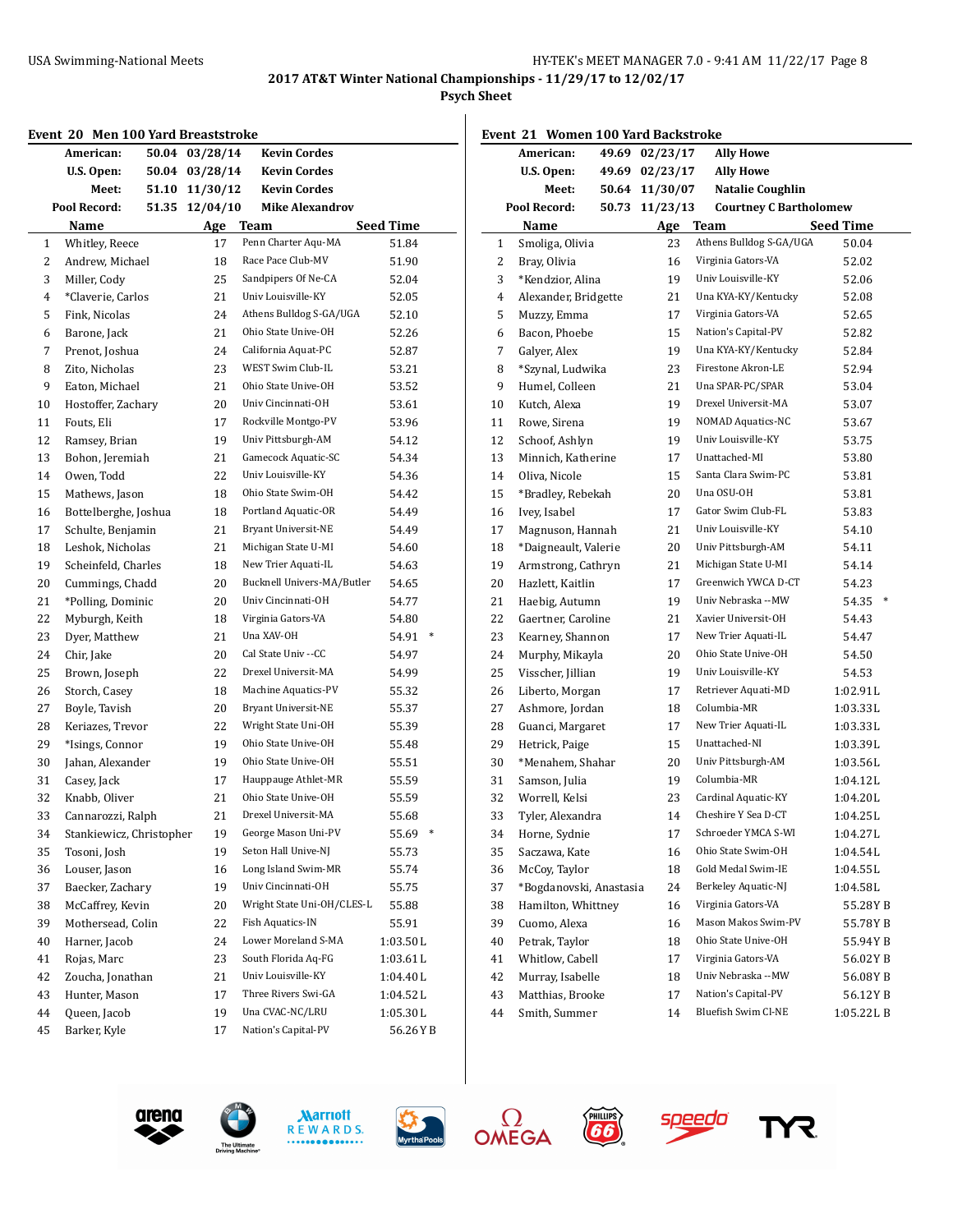**Psych Sheet**

|              | Event 22 Men 100 Yard Backstroke |       |                |                        |                  |
|--------------|----------------------------------|-------|----------------|------------------------|------------------|
|              | American:                        | 43.49 | 03/25/16       | <b>Ryan Murphy</b>     |                  |
|              | U.S. Open:                       | 43.49 | 03/24/16       | <b>Ryan Murphy</b>     |                  |
|              | Meet:                            |       | 44.07 12/06/13 | <b>Nick Thoman</b>     |                  |
|              | Pool Record:                     | 44.82 | 12/04/10       | <b>Matthew Grevers</b> |                  |
|              | Name                             |       | Age            | <b>Team</b>            | <b>Seed Time</b> |
| $\mathbf{1}$ | Murphy, Ryan                     |       | 22             | California Aquat-PC    | 43.99            |
| 2            | *Tarasevich, Grigory             |       | 22             | Cardinal Aquatic-KY    | 44.97            |
| 3            | *Vyatchanin, Arkady              |       | 33             | New York Athleti-MR    | 45.89            |
| 4            | Pebley, Jacob                    |       | 24             | California Aquat-PC    | 46.03            |
| 5            | Trace, Thomas                    |       | 21             | Ohio State Unive-OH    | 46.53            |
| 6            | Bohman, Bryce                    |       | 27             | Longhorn Aquatic-ST    | 46.88            |
| 7            | Hensley, Noah                    |       | 21             | Blue Dolfins-FL        | 46.93            |
| 8            | Belanger, Mark                   |       | 23             | Ohio State Unive-OH    | 46.96            |
| 9            | Albiero, Nicolas                 |       | 18             | Univ Louisville-KY     | 47.23            |
| 10           | Shannon, Brad                    |       | 20             | Ohio State Unive-OH    | 47.44            |
| 11           | Burns, Brendan                   |       | 16             | Upper Main Line-MA     | 47.59            |
| 12           | *Painhas, Henrique               |       | 20             | Ohio State Unive-OH    | 47.81            |
| 13           | Arthur, Jason                    |       | 20             | Drexel Universit-MA    | 47.98            |
| 14           | Dahlgren, Jack                   |       | 17             | Aquajets Swim Te-MN    | 48.28            |
| 15           | Fonder, Khalil                   |       | 18             | Virginia Gators-VA     | 48.46            |
| 16           | Loy, Andrew                      |       | 19             | Ohio State Unive-OH    | 48.48            |
| 17           | Sugar, Benjamin                  |       | 18             | Ohio State Unive-OH    | 48.51            |
| 18           | Bowers, Noah                     |       | 16             | Virginia Gators-VA     | 48.61            |
| 19           | Wagner, Ryan                     |       | 20             | Ohio State Unive-OH    | 48.61            |
| 20           | *Sofianidis, Nikolaos            |       | 19             | Univ Louisville-KY     | 48.72            |
| 21           | *Rogic, Kristofer                |       | 18             | Cal State Univ --CC    | 48.75            |
| 22           | Durocher, Darren                 |       | 17             | Nation's Capital-PV    | 48.90            |
| 23           | Whyte, Mitchell                  |       | 17             | Hudson Area Swim-MN    | 48.93            |
| 24           | Johanns, Samuel                  |       | 21             | Xavier Universit-OH    | 48.97            |
| 25           | Lumpkin, Joseph                  |       | 21             | Drexel Universit-MA    | 49.00            |
| 26           | Runyon, Nathan                   |       | 20             | Xavier Universit-OH    | 49.26            |
| 27           | DeMercurio, Jacob                |       | 20             | Univ Louisville-KY     | 49.36            |
| 28           | Bunnell, David                   |       | 20             | Una XAV-OH             | 49.44<br>$\ast$  |
| 29           | Curtin, Colin                    |       | 21             | Bryant Universit-NE    | 49.47            |
| 30           | Stover, Mitchell                 |       | 21             | Wright State Uni-OH    | 49.64            |
| 31           | Halliburton, Trevor              |       | 19             | Saint Louis Univ-OZ    | 49.66<br>$\ast$  |
| 32           | Trieu, Ethan                     |       | 18             | Cal State Univ --CC    | 49.67            |
| 33           | Gridley, Ryan                    |       | 17             | New Trier Aquati-IL    | 49.68            |
| 34           | Donnelly, Ryan                   |       | 19             | George Mason Uni-PV    | 49.68            |
| 35           | Glass, Khameron                  |       | 17             | Sunkist Swim Tea-MS    | 49.72            |
| 36           | Khoroletc, Vladislav             |       | 24             | Unattached-IL          | 49.84            |
| 37           | *Main, Corey                     |       | 22             | Gator Swim Club-FL     | 53.76L           |
| 38           | Chong, Tenny                     |       | 18             | Una UCSD-SI            | 57.17L           |
| 39           | Eismann, Jacob                   |       | 17             | Ohio State Swim-OH     | 57.93L           |
| 40           | Galbraith, Jack                  |       | 17             | Machine Aquatics-PV    | 58.02L           |
| 41           | Gridley, Patrick                 |       | 17             | New Trier Aquati-IL    | 58.19L           |
| 42           | Hudson, Brandt                   |       | 20             | Una CCAC-GA            | 58.56L           |
| 43           | Conway, Sean                     |       | 16             | Nation's Capital-PV    | 50.00YB          |
| 44           | Manoff, Philip                   |       | 16             | Nation's Capital-PV    | 50.21YB          |
| 45           | Storch, Casey                    |       | 18             | Machine Aquatics-PV    | 50.43YB          |
|              |                                  |       |                |                        |                  |

| 46                                             | Thalblum, Steven                                 |                | 17                            | Nation's Capital-PV             | 50.46YB           |  |  |  |  |  |
|------------------------------------------------|--------------------------------------------------|----------------|-------------------------------|---------------------------------|-------------------|--|--|--|--|--|
|                                                | Event 23 Women 4x50 Yard Freestyle Relay         |                |                               |                                 |                   |  |  |  |  |  |
|                                                | American:                                        |                | 1:25.91 03/16/17              | <b>Stanford</b>                 |                   |  |  |  |  |  |
|                                                | S Manuel, L Neal, J Hu, A Howe                   |                |                               |                                 |                   |  |  |  |  |  |
|                                                |                                                  |                | U.S. Open: $1:25.59$ 03/16/17 | California                      |                   |  |  |  |  |  |
|                                                | A Weitzeil, M Murphy, A Bilquist, F Osman        |                |                               |                                 |                   |  |  |  |  |  |
|                                                | Meet:<br>1:27.19 12/05/13<br>SwimMAC Carolina    |                |                               |                                 |                   |  |  |  |  |  |
|                                                | M Kennedy, K Hall, C Meili, A Vanderpool-Wallace |                |                               |                                 |                   |  |  |  |  |  |
| Pool Record:<br>1:26.90 03/16/08<br>Arizona    |                                                  |                |                               |                                 |                   |  |  |  |  |  |
| L Jackson, Lacey Nymeyer, A Turner, T Baughman |                                                  |                |                               |                                 |                   |  |  |  |  |  |
|                                                | Team                                             |                |                               | Relay                           | <b>Seed Time</b>  |  |  |  |  |  |
| $\mathbf{1}$                                   | Univ Louisville-KY                               |                | A                             |                                 | 3:12.12<br>$\ast$ |  |  |  |  |  |
| $\overline{2}$                                 | Ohio State Unive-OH                              |                | A                             |                                 | $3:16.99$ *       |  |  |  |  |  |
| 3                                              | Ohio State Unive-OH                              |                | B                             |                                 | $3:17.48$ *       |  |  |  |  |  |
| 4                                              | Univ Louisville-KY                               |                | B                             |                                 | 3:18.36<br>$\ast$ |  |  |  |  |  |
| 5                                              | Virginia Gators-VA                               |                | A                             |                                 | 3:19.52<br>$\ast$ |  |  |  |  |  |
| 6                                              | Nation's Capital-PV                              |                | A                             |                                 | 3:22.44           |  |  |  |  |  |
| 7                                              | Xavier Universit-OH                              |                | A                             |                                 | 3:22.44<br>$\ast$ |  |  |  |  |  |
| 8                                              | Santa Clara Swim-PC                              |                | A                             |                                 | 3:23.21           |  |  |  |  |  |
| 9                                              | Ohio State Swim-OH                               |                | A                             |                                 | 3:49.211          |  |  |  |  |  |
|                                                | Event 24 Men 4x50 Yard Freestyle Relay           |                |                               |                                 |                   |  |  |  |  |  |
|                                                | American:                                        |                | 1:15.26 03/24/11              | <b>Stanford</b>                 |                   |  |  |  |  |  |
|                                                | A Coville, A Staab, J Allen, A Wayne             |                |                               |                                 |                   |  |  |  |  |  |
|                                                | U.S. Open:                                       |                | 1:14.08 03/26/09              | Auburn                          |                   |  |  |  |  |  |
|                                                | J Andkjaer, G Louw, K Norys, M Targett           |                |                               |                                 |                   |  |  |  |  |  |
|                                                | Meet:                                            |                | 1:17.06 12/05/13              | SwimMAC Carolina                |                   |  |  |  |  |  |
|                                                | T Phillips, D Hill, E Knight, C Jones            |                |                               |                                 |                   |  |  |  |  |  |
|                                                | Pool Record:                                     |                | 1:15.71 03/26/10              | <b>University of California</b> |                   |  |  |  |  |  |
|                                                | N Adrian, G Moore, J Daniels, G Barnea           |                |                               |                                 |                   |  |  |  |  |  |
|                                                | Team                                             |                |                               | Relay                           | <b>Seed Time</b>  |  |  |  |  |  |
| $\mathbf{1}$                                   | Ohio State Unive-OH                              |                | A                             |                                 | $\ast$<br>2:49.23 |  |  |  |  |  |
| 2                                              | Univ Louisville-KY                               |                | A                             |                                 | 2:50.55<br>$\ast$ |  |  |  |  |  |
| 3                                              | Ohio State Unive-OH                              |                | B                             |                                 | $2:56.77$ *       |  |  |  |  |  |
| 4                                              | Univ Louisville-KY                               |                | B                             |                                 | $\ast$<br>2:57.23 |  |  |  |  |  |
| 5                                              | Xavier Universit-OH                              |                | A                             |                                 | 2:59.12<br>$\ast$ |  |  |  |  |  |
| 6                                              | Cal State Univ -- CC                             |                | A                             |                                 | $\ast$<br>2:59.23 |  |  |  |  |  |
| 7                                              | Saint Louis Univ-OZ                              |                | Α                             |                                 | $\ast$<br>2:59.38 |  |  |  |  |  |
| 8                                              | Nation's Capital-PV                              |                | Α                             |                                 | 3:00.13           |  |  |  |  |  |
| 9                                              | Ohio State Swim-OH                               |                | Α                             |                                 | 3:24.51L          |  |  |  |  |  |
|                                                | Event 25 Women 1650 Yard Freestyle               |                |                               |                                 |                   |  |  |  |  |  |
|                                                | American: 15:03.92                               |                | 11/20/16                      | <b>Katie Ledecky</b>            |                   |  |  |  |  |  |
|                                                | U.S. Open: 15:03.92                              |                | 11/20/16                      | <b>Katie Ledecky</b>            |                   |  |  |  |  |  |
|                                                |                                                  | Meet: 15:13.30 | 12/06/14                      | <b>Katie Ledecky</b>            |                   |  |  |  |  |  |
|                                                | Pool Record: 15:03.92                            |                | 11/20/16                      | <b>Katie G Ledecky</b>          |                   |  |  |  |  |  |









PHILLIPS<br>**66** 



**Name Age Team Seed Time**  Hawkins, Daniella 16 Pleasanton Seaha-PC 9:54.84 Heckman, Miranda 16 Pleasanton Seaha-PC 9:57.89 Menso, Margaret 17 Palatine Park Di-IL 9:58.35 Moser, Emily 20 Univ Louisville-KY 9:58.45 \*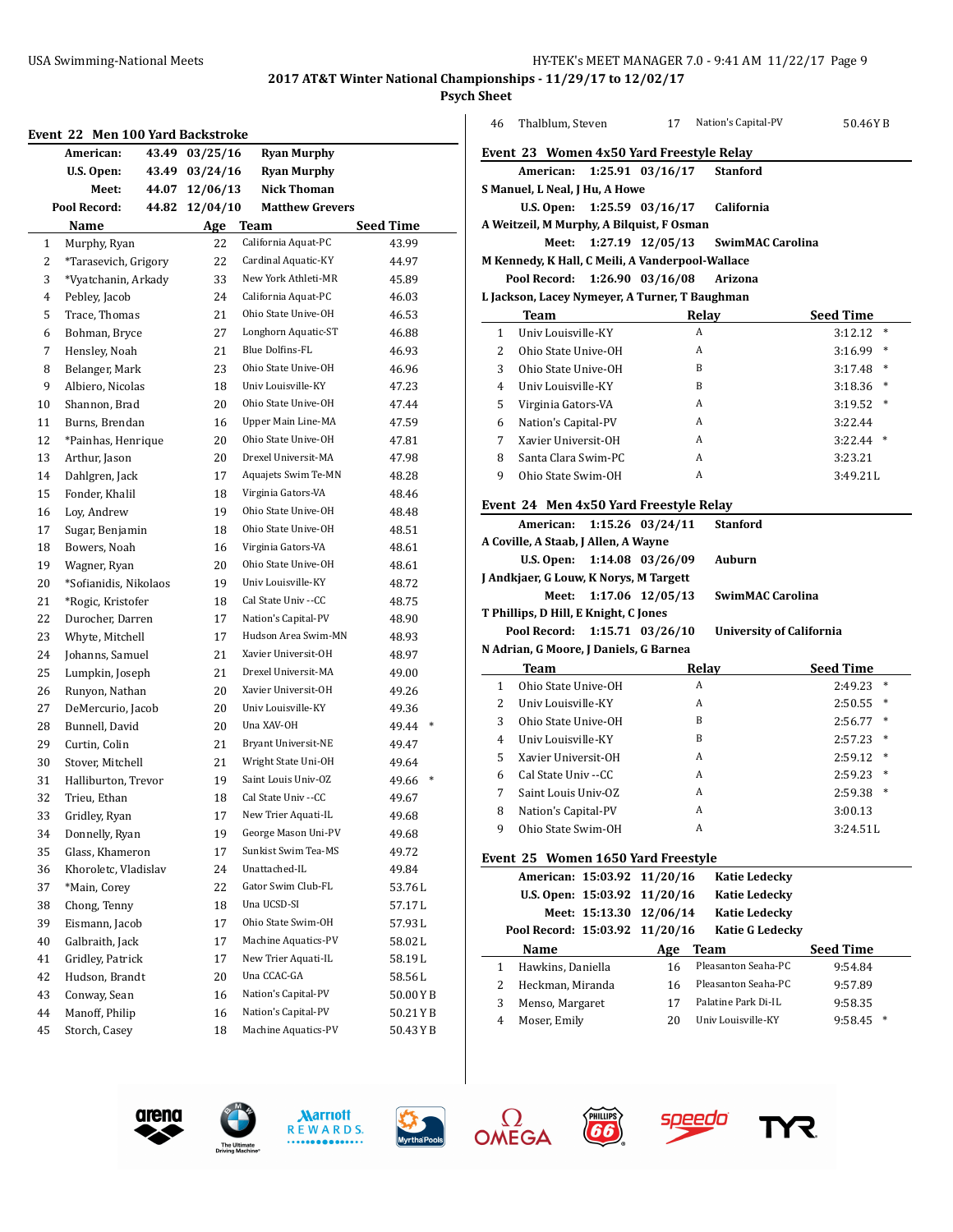$\sim$ 

**Psych Sheet**

#### **Event 25 ...(Women 1650 Yard Freestyle)**

|    | Name               | Age | Team                | <b>Seed Time</b>   |
|----|--------------------|-----|---------------------|--------------------|
| 5  | Sullivan, Erica    | 17  | Sandpipers Of Ne-CA | 15:47.39           |
| 6  | Neidigh, Ashley    | 22  | Una IST-IN          | 15:54.88           |
| 7  | Kowal, Molly       | 19  | Ohio State Unive-OH | 16:02.35           |
| 8  | Ault, Taylor       | 18  | Univ of Florida-FL  | 16:07.92           |
| 9  | Donohoe, Madelyn   | 16  | The Fish-PV         | 16:08.71           |
| 10 | Cattermole, Sophie | 20  | Univ Louisville-KY  | 16:20.09           |
| 11 | *Jaspeado, Natalia | 19  | Ohio State Unive-OH | 16:23.11           |
| 12 | Williams, Liberty  | 15  | Yucaipa Swim Tea-CA | 16:27.76           |
| 13 | Handley, Bryn      | 21  | Una SIU-OZ          | $\ast$<br>16:29.21 |
| 14 | Thompson, Meghan   | 21  | Lehigh Universit-MA | 16:32.57           |
| 15 | Jahns, Margaret    | 19  | Univ Louisville-KY  | 16:34.31           |
| 16 | Oliva, Nicole      | 15  | Santa Clara Swim-PC | 17:04.66L          |

#### **Event 26 Men 1650 Yard Freestyle**

|                | vent 20 men 1050 faru ricestyle |          |                            |                  |
|----------------|---------------------------------|----------|----------------------------|------------------|
|                | American: 14:22.41              | 03/25/17 | <b>Clark Smith</b>         |                  |
|                | U.S. Open: 14:22.41             | 03/25/17 | <b>Clark Smith</b>         |                  |
|                | Meet: 14:23.52                  | 12/06/14 | <b>Connor Jaeger</b>       |                  |
|                | Pool Record: 14:39.05           | 11/19/17 | <b>Anton Oerskov Ipsen</b> |                  |
|                | Name                            | Age      | <b>Team</b>                | <b>Seed Time</b> |
| 1              | Grothe, Zane                    | 25       | Una IST-IN                 | 14:29.05         |
| $\overline{2}$ | *Acosta, Marcelo                | 21       | Univ Louisville-KY         | 14:33.68         |
| 3              | *D'Arrigo, Andrea               | 22       | Gator Swim Club-FL         | 14:38.40         |
| 4              | Manganiello, Blake              | 22       | Univ of Florida-FL         | 14:46.33         |
| 5              | Lawless, Ben                    | 21       | Univ of Florida-FL         | 14:46.78         |
| 6              | *El Kamash, Marwan              | 24       | Indiana Swim Te-IN         | 14:48.34         |
| 7              | Bready, Christopher             | 21       | Univ Cincinnati-OH         | 14:54.17         |
| 8              | Seal, Brayden                   | 21       | Ohio State Unive-OH        | 15:00.23         |
| 9              | Collins, Jack                   | 20       | Badger Swim Club-MR        | 15:03.75         |
| 10             | *Selmanovic, Din                | 19       | Univ Cincinnati-OH         | 15:06.16         |
| 11             | Smith, Theodore                 | 18       | Univ Louisville-KY         | 15:09.72         |
| 12             | Van Dyke, Tobias                | 18       | Univ Cincinnati-OH         | 15:16.72         |
| 13             | Jones, Tyler                    | 20       | Univ Cincinnati-OH         | 15:19.32         |
| 14             | Mortimer, Austin                | 21       | Ohio State Unive-OH        | 15:22.61         |
| 15             | Hogsed, Nicholas                | 21       | Ohio State Unive-OH        | 15:22.62         |
| 16             | Plattel, Lleyton                | 15       | Pleasanton Seaha-PC        | 15:22.96         |
| 17             | Barrett, Graham                 | 19       | Univ Louisville-KY         | 15:25.53         |
| 18             | Babyak, Andrew                  | 17       | Badger Swim Club-MR        | 15:26.79         |
| 19             | Schonbachler, Ryan              | 18       | Univ Pittsburgh-AM         | 15:28.38         |
| 20             | Tussing, Spencer                | 16       | Ohio State Swim-OH         | 15:32.43         |
| 21             | Cobb, Patrick                   | 20       | Drexel Universit-MA        | 15:32.78         |
| 22             | David, Calvin                   | 16       | Pleasanton Seaha-PC        | 15:49.27L        |
| 23             | Blake, Daniel                   | 17       | Santa Clara Swim-PC        | 15:55.11L        |
| 24             | Lawson, Nicholas                | 16       | Virginia Gators-VA         | 15:39.45YB       |

|                | Event 27 Women 200 Yard Backstroke |         |          |                                       |                  |
|----------------|------------------------------------|---------|----------|---------------------------------------|------------------|
|                | American:                          | 1:47.84 | 03/23/13 | <b>Elizabeth Pelton</b>               |                  |
|                | U.S. Open:                         | 1:47.84 | 03/23/13 | <b>Elizabeth Pelton</b>               |                  |
|                | Meet:                              | 1:49.18 | 12/01/12 | <b>Missy Franklin</b>                 |                  |
|                | Pool Record:                       | 1:50.55 | 11/24/13 | <b>Courtney C Bartholomew</b>         |                  |
|                | Name                               |         | Age      | Team                                  | <b>Seed Time</b> |
| $\mathbf{1}$   | Galyer, Alex                       |         | 19       | Una KYA-KY/Kentucky                   | 1:50.53          |
| 2              | Alexander, Bridgette               |         | 21       | Una KYA-KY/Kentucky                   | 1:51.61          |
| 3              | *Szynal, Ludwika                   |         | 23       | Firestone Akron-LE                    | 1:52.94          |
| $\overline{4}$ | Muzzy, Emma                        |         | 17       | Virginia Gators-VA                    | 1:53.38          |
| 5              | *Kendzior, Alina                   |         | 19       | Univ Louisville-KY                    | 1:53.61          |
| 6              | Romano, Kristen                    |         | 18       | Ohio State Unive-OH                   | 1:53.77          |
| 7              | Margalis, Melanie                  |         | 25       | Saint Petersburg-FL/Georgi            | 1:54.65          |
| 8              | Bacon, Phoebe                      |         | 15       | Nation's Capital-PV                   | 1:54.86          |
| 9              | Kutch, Alexa                       |         | 19       | Drexel Universit-MA                   | 1:55.12          |
| 10             | *Demler, Kathrin                   |         | 21       | Ohio State Unive-OH                   | 1:55.69          |
| 11             | Murphy, Mikayla                    |         | 20       | Ohio State Unive-OH                   | 1:56.45          |
| 12             | Hetrick, Paige                     |         | 15       | Unattached-NI                         | 1:56.50          |
| 13             | *Daigneault, Valerie               |         | 20       | Univ Pittsburgh-AM                    | 1:56.64          |
| 14             | Hazlett, Kaitlin                   |         | 17       | Greenwich YWCA D-CT                   | 1:56.69          |
| 15             | Schoof, Ashlyn                     |         | 19       | Univ Louisville-KY                    | 1:56.90          |
| 16             | Minnich, Katherine                 |         | 17       | Unattached-MI                         | 1:56.95          |
| 17             | Obando, Natalie                    |         | 20       | Univ Cincinnati-OH                    | 1:57.14          |
| 18             | McDonald, Anna                     |         | 20       | Univ Nebraska --MW                    | 1:57.21          |
| 19             | Jeschke, Jacqueline                |         | 20       | Univ Nebraska --MW                    | 1:57.22          |
| 20             | Liberto, Morgan                    |         | 17       | Retriever Aquati-MD                   | 1:57.48          |
| 21             | McCoy, Taylor                      |         | 18       | Gold Medal Swim-IE                    | 1:57.66          |
| 22             | Kearney, Shannon                   |         | 17       | New Trier Aquati-IL                   | 1:57.68          |
| 23             | *Bradley, Rebekah                  |         | 20       | Una OSU-OH                            | 1:57.71          |
| 24             | Guanci, Margaret                   |         | 17       | New Trier Aquati-IL                   | 2:14.74L         |
| 25             | Samson, Julia                      |         | 19       | Columbia-MR                           | 2:15.80L         |
| 26             | Donohoe, Madelyn                   |         | 16       | The Fish-PV                           | 2:16.10L         |
| 27             | *Menahem, Shahar                   |         | 20       | Univ Pittsburgh-AM                    | 2:17.58L         |
| 28             | Glass, Samantha                    |         | 18       | Ohio University-OH/CLPR               | 2:17.72L         |
| 29             | Smith, Summer                      |         | 14       | <b>Bluefish Swim Cl-NE</b>            | 2:17.86L         |
| 30             | Sullivan, Erica                    |         | 17       | Sandpipers Of Ne-CA                   | 1:58.48YB        |
| 31             | Tyler, Alexandra                   |         | 14       | Cheshire Y Sea D-CT                   | 1:59.73 Y B      |
| 32             | Oliva, Nicole                      |         | 15       | Santa Clara Swim-PC                   | 1:59.98 Y B      |
| 33             | Wyngowski, Margaret                |         | 18       | Bucknell Univers-MA/SCHE S 2:01.23Y B |                  |
| 34             | Saczawa, Kate                      |         | 16       | Ohio State Swim-OH                    | 2:18.75LB        |
| 35             | Horne, Sydnie                      |         | 17       | Schroeder YMCA S-WI                   | 2:19.77LB        |
|                | $\mathbf{a}$                       | 200x    |          |                                       |                  |

#### **Event 28 Men 200 Yard Backstroke**

**FILLIES** 

|   | American:            | 1:35.73 03/26/16 | <b>Ryan Murphy</b>   |                  |
|---|----------------------|------------------|----------------------|------------------|
|   | U.S. Open:           | 1:35.73 03/26/16 | <b>Ryan Murphy</b>   |                  |
|   | Meet:                | 1:36.81 12/01/07 | <b>Ryan Lochte</b>   |                  |
|   | Pool Record:         | 1:39.29 03/28/10 | <b>Cory Chitwood</b> |                  |
|   | <b>Name</b>          | Age              | <b>Team</b>          | <b>Seed Time</b> |
|   | Murphy, Ryan         | 22               | California Aquat-PC  | 1:36.75          |
|   | *Tarasevich, Grigory | 22               | Cardinal Aquatic-KY  | 1:39.05          |
| 3 | Pebley, Jacob        | 24               | California Aquat-PC  | 1:39.68          |













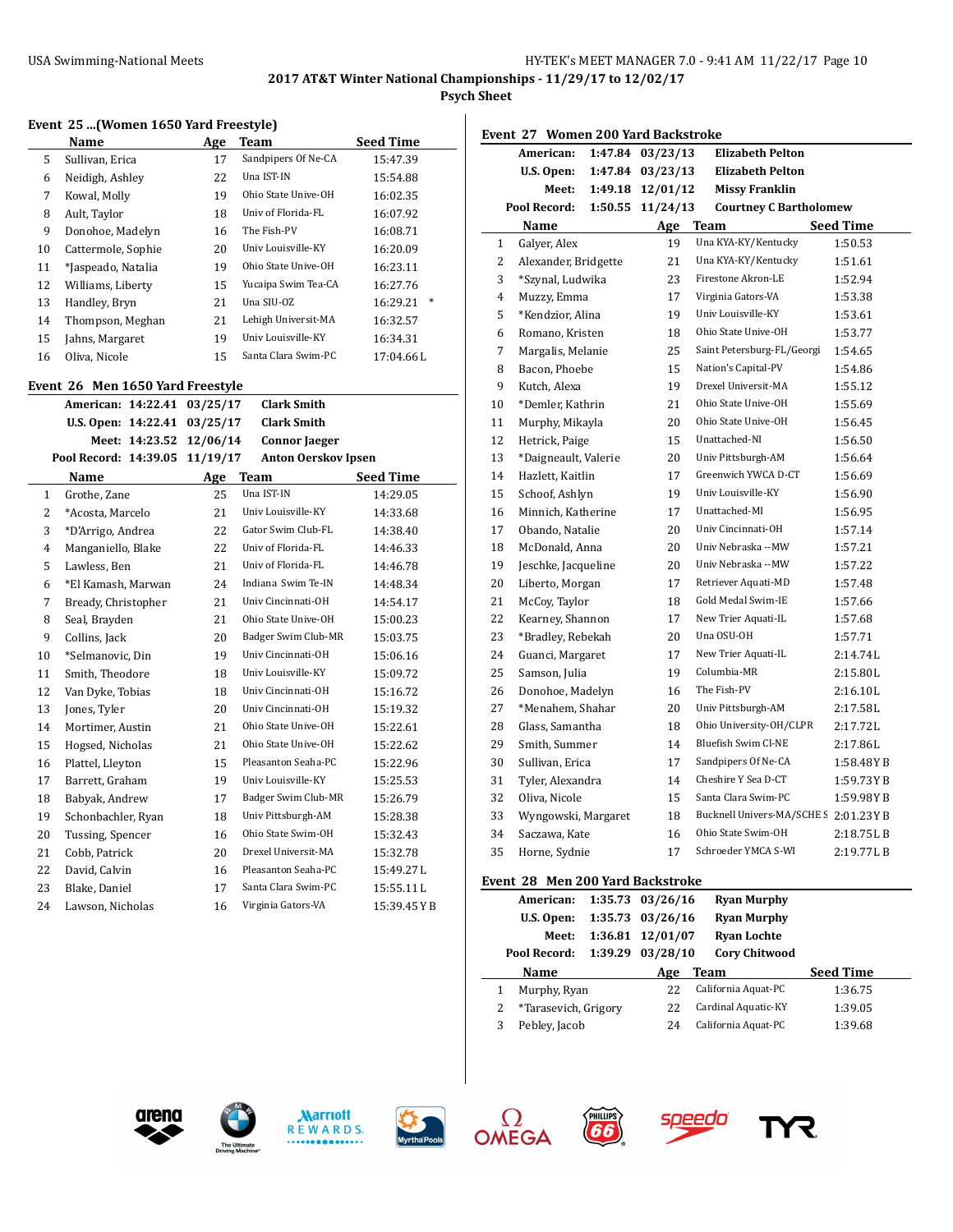# **2017 AT&T Winter National Championships - 11/29/17 to 12/02/17 Psych Sheet**

#### **Event 28 ...(Men 200 Yard Backstroke)**

|    | Name                  | Age | <b>Team</b>                       | <b>Seed Time</b> |
|----|-----------------------|-----|-----------------------------------|------------------|
| 4  | *Vyatchanin, Arkady   | 33  | New York Athleti-MR               | 1:40.12          |
| 5  | Trace, Thomas         | 21  | Ohio State Unive-OH               | 1:41.92          |
| 6  | Shannon, Brad         | 20  | Ohio State Unive-OH               | 1:44.17          |
| 7  | Bohman, Bryce         | 27  | Longhorn Aquatic-ST               | 1:44.21          |
| 8  | Kalisz, Chase         | 23  | Athens Bulldog S-GA/UGA           | 1:44.50          |
| 9  | Arthur, Jason         | 20  | Drexel Universit-MA               | 1:44.99          |
| 10 | *Soric, Lovre         | 22  | Cal State Univ --CC               | 1:45.14          |
| 11 | Albiero, Nicolas      | 18  | Univ Louisville-KY                | 1:45.15          |
| 12 | Hensley, Noah         | 21  | Blue Dolfins-FL                   | 1:45.55          |
| 13 | Dahlgren, Jack        | 17  | Aquajets Swim Te-MN               | 1:45.85          |
| 14 | Donnelly, Ryan        | 19  | George Mason Uni-PV               | 1:46.27          |
| 15 | Blandford, Connor     | 19  | Una KYA-KY/Kentucky               | 1:46.33          |
| 16 | Conway, Sean          | 16  | Nation's Capital-PV               | 1:46.47          |
| 17 | Bowers, Noah          | 16  | Virginia Gators-VA                | 1:46.57          |
| 18 | Durocher, Darren      | 17  | Nation's Capital-PV               | 1:46.86          |
| 19 | Wagner, Ryan          | 20  | Ohio State Unive-OH               | 1:46.89          |
| 20 | Gridley, Ryan         | 17  | New Trier Aquati-IL               | 1:47.00          |
| 21 | Fonder, Khalil        | 18  | Virginia Gators-VA                | 1:47.13          |
| 22 | Sampson, John         | 17  | Dayton Raiders-OH                 | 1:47.18          |
| 23 | *Sofianidis, Nikolaos | 19  | Univ Louisville-KY                | 1:47.61          |
| 24 | Wright, Alexander     | 17  | Una PSA-PN/Puget Sound Aq 1:47.91 |                  |
| 25 | Runyon, Nathan        | 20  | Xavier Universit-OH               | 1:48.14          |
| 26 | Blatt, Connor         | 17  | Dayton Raiders-OH                 | 1:48.17          |
| 27 | *Main, Corey          | 22  | Gator Swim Club-FL                | 1:58.00L         |
| 28 | Conley, Owen          | 16  | Dayton Raiders-OH                 | 2:04.46L         |
| 29 | Galbraith, Jack       | 17  | Machine Aquatics-PV               | 2:06.40L         |
| 30 | Chong, Tenny          | 18  | Una UCSD-SI                       | 2:06.55L         |
| 31 | Whyte, Mitchell       | 17  | Hudson Area Swim-MN               | 1:49.12YB        |
| 32 | Storch, Casey         | 18  | Machine Aquatics-PV               | 1:49.31YB        |
| 33 | Gridley, Patrick      | 17  | New Trier Aquati-IL               | 1:49.82YB        |
| 34 | Trieu, Ethan          | 18  | Cal State Univ --CC               | 1:50.06YB        |
| 35 | Smith, Theodore       | 18  | Univ Louisville-KY                | 1:50.40YB        |
| 36 | Barker, Kyle          | 17  | Nation's Capital-PV               | 1:50.50YB        |

## **Event 29 Women 100 Yard Freestyle**

|              | American:          | 45.96 | 03/18/17 | <b>Simone Manuel</b>       |                  |
|--------------|--------------------|-------|----------|----------------------------|------------------|
|              | U.S. Open:         | 45.96 | 03/17/17 | <b>Simone Manuel</b>       |                  |
|              | Meet:              | 46.85 | 12/01/07 | Natalie Coughlin           |                  |
|              | Pool Record:       | 47.37 | 11/20/16 | <b>Simone A Manuel</b>     |                  |
|              | Name               |       | Age      | Team                       | <b>Seed Time</b> |
| $\mathbf{1}$ | Smoliga, Olivia    |       | 23       | Athens Bulldog S-GA/UGA    | 46.30            |
| 2            | Comerford, Mallory |       | 20       | Univ Louisville-KY         | 46.35            |
| 3            | Ivey, Isabel       |       | 17       | Gator Swim Club-FL         | 47.88            |
| 4            | *Keire, Jacqueline |       | 23       | <b>Bearcat Aquatics-OH</b> | 47.95            |
| 5            | Kendall, Amanda    |       | 26       | Una IST-IN                 | 48.00            |
| 6            | Visscher, Jillian  |       | 19       | Univ Louisville-KY         | 48.24            |
| 7            | Fanz, Casey        |       | 19       | Univ Louisville-KY         | 48.43            |
| 8            | Mack, Katelyn      |       | 16       | Nation's Capital-PV        | 49.06            |
| 9            | Hetrick, Paige     |       | 15       | Unattached-NI              | $\ast$<br>49.17  |
| 10           | Coy, Maria         |       | 20       | Ohio State Unive-OH        | 49.29            |

| 11 | *Govejsek, Nastja       | 20 | Univ Louisville-KY       | 49.33    |
|----|-------------------------|----|--------------------------|----------|
| 12 | McNichols, Macie        | 21 | Ohio State Unive-OH      | 49.34    |
| 13 | Long, Graceanne         | 21 | Univ Louisville-KY       | 49.35    |
| 14 | Teng, Cathy             | 16 | Santa Clara Swim-PC      | 49.43    |
| 15 | Bukowski, Racheal       | 22 | Michigan State U-MI      | 49.46    |
| 16 | Rowe, Sirena            | 19 | <b>NOMAD Aquatics-NC</b> | 49.53    |
| 17 | Van Lanen, Corrin       | 20 | Ohio University-OH       | 49.58    |
| 18 | Cuomo, Alexa            | 16 | Mason Makos Swim-PV      | 49.71    |
| 19 | Ashby, Mary             | 20 | Columbia-MR              | 49.72    |
| 20 | Grooms, Rachel          | 21 | Univ Louisville-KY       | 49.87    |
| 21 | Zimcosky, Emily         | 19 | Ohio University-OH       | 49.87    |
| 22 | Braunecker, Avery       | 19 | Univ Louisville-KY       | 49.89    |
| 23 | Worrell, Kelsi          | 23 | Cardinal Aquatic-KY      | 53.87L   |
| 24 | *Openysheva, Arina      | 18 | Univ Louisville-KY       | 54.89L   |
| 25 | Geer, Margo             | 25 | Una IST-IN               | 55.32L   |
| 26 | *Atkinson, Alia         | 28 | South Florida Aq-FG      | 55.35L   |
| 27 | Stepanek, Chloe         | 15 | Long Island Swim-MR      | 56.50L   |
| 28 | *Bogdanovski, Anastasia | 24 | Berkeley Aquatic-NJ      | 56.56L   |
| 29 | Heckman, Miranda        | 16 | Pleasanton Seaha-PC      | 56.64L   |
| 30 | Tuggle, Claire          | 13 | Clovis Swim Club-CC      | 56.74L   |
| 31 | *Rathsack, Lina         | 23 | Univ Pittsburgh-AM       | 57.41L   |
| 32 | Oliva, Nicole           | 15 | Santa Clara Swim-PC      | 57.48L   |
| 33 | Petrak, Taylor          | 18 | Ohio State Unive-OH      | 57.52L   |
| 34 | Cook, Kathleen          | 21 | Ohio State Unive-OH      | 57.55L   |
| 35 | Jorgenson, Johanna      | 15 | Saline Swim Team-MI      | 57.65L   |
| 36 | Hazlett, Kaitlin        | 17 | Greenwich YWCA D-CT      | 49.95YB  |
| 37 | Tyler, Alexandra        | 14 | Cheshire Y Sea D-CT      | 50.42YB  |
| 38 | Kudryashova, Sophia     | 16 | Berkeley Aquatic-NJ      | 50.53YB  |
| 39 | Knueppel, Jade          | 17 | Schroeder YMCA S-WI      | 50.74YB* |
| 40 | Fung, Darlene           | 16 | Fanwood-Scotch P-NJ      | 50.83YB  |
| 41 | Grimme, Chloe           | 15 | pipeline swimmin-FL      | 50.87YB  |
|    |                         |    |                          |          |

## **Event 30 Men 100 Yard Freestyle**

|                       | 40.00<br>American:   | 03/25/17 | <b>Caeleb Dressel</b>  |                  |
|-----------------------|----------------------|----------|------------------------|------------------|
|                       | U.S. Open:<br>40.00  | 03/25/17 | <b>Caeleb Dressel</b>  |                  |
|                       | Meet:<br>41.31       | 12/06/14 | Nathan Adrian          |                  |
| Pool Record:<br>41.35 |                      | 12/04/10 | <b>Matthew Grevers</b> |                  |
|                       | Name                 | Age      | Team                   | <b>Seed Time</b> |
| 1                     | Chadwick, Michael    | 22       | U. of Missouri-MV      | 40.95            |
| 2                     | Fleagle, Joshua      | 23       | Una OSU-OH             | 42.48            |
| 3                     | *Barna, Andrej       | 19       | Univ Louisville-KY     | 43.23            |
| 4                     | *Koski, Matias       | 23       | Una ABSC-GA/UGA        | 43.24            |
| 5                     | Chavez, Mossimo      | 21       | Ohio State Unive-OH    | 43.26            |
| 6                     | Novak, Jesse         | 22       | Trojan Swim Club-CA    | 43.29            |
| 7                     | Andrew, Michael      | 18       | Race Pace Club-MV      | 43.32            |
| 8                     | Loy, Andrew          | 19       | Ohio State Unive-OH    | 43.34            |
| 9                     | Christian, Nathan    | 21       | Ohio State Unive-OH    | 43.68            |
| 10                    | Bybee, Cody          | 18       | Dayton Raiders-OH      | 43.78            |
| 11                    | Belanger, Mark       | 23       | Ohio State Unive-OH    | 43.86            |
| 12                    | Musterait, Kevin     | 21       | Ohio State Unive-OH    | 43.87            |
| 13                    | *Abeysinghe, Matthew | 21       | Una OSU-OH             | 44.27            |
| 14                    | *Soric, Lovre        | 22       | Cal State Univ --CC    | 44.33            |
|                       |                      |          |                        |                  |









**CO** 



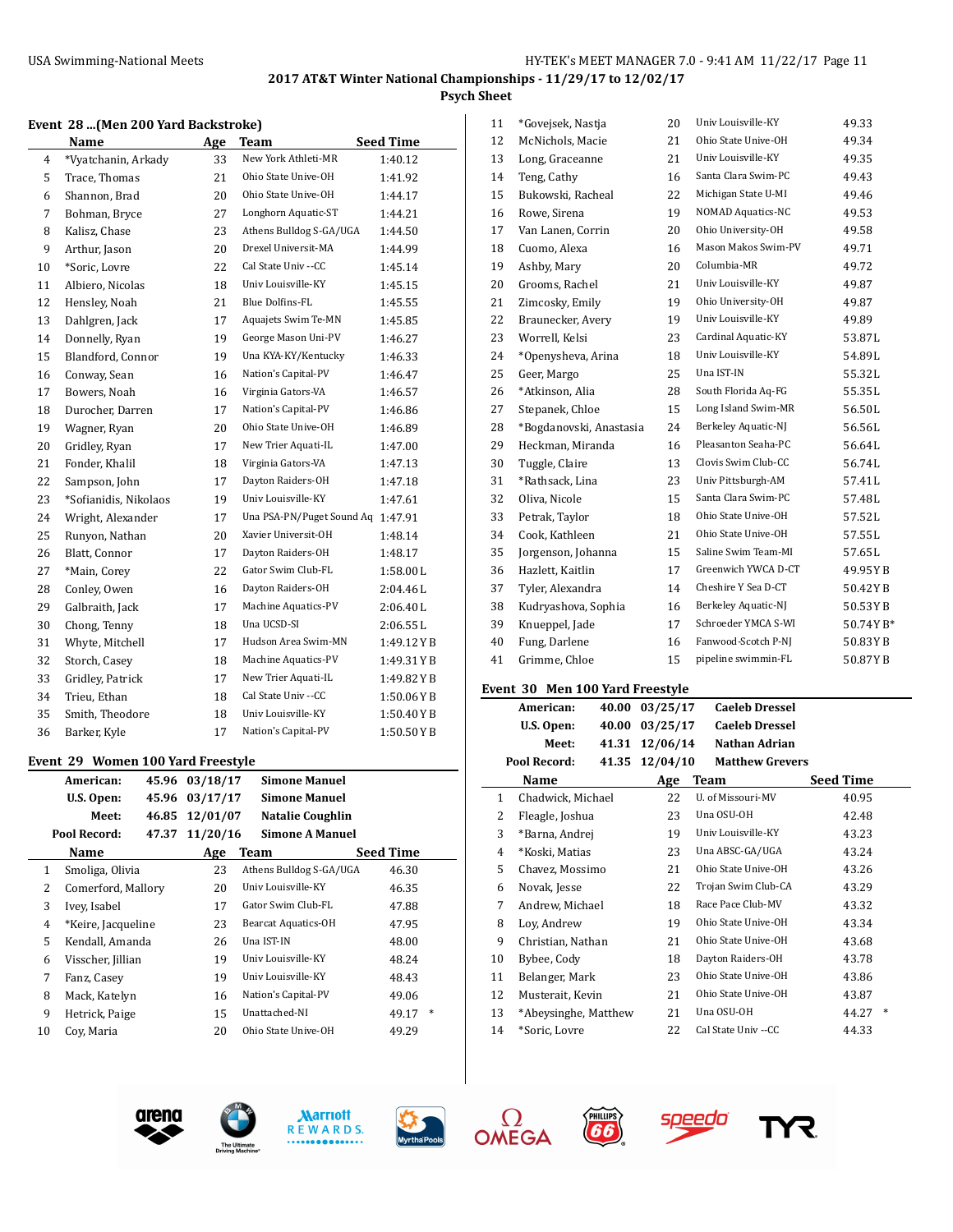# **2017 AT&T Winter National Championships - 11/29/17 to 12/02/17 Psych Sheet**

|    | Event 30  (Men 100 Yard Freestyle) |     |                     |                  |  |
|----|------------------------------------|-----|---------------------|------------------|--|
|    | Name                               | Age | Team                | <b>Seed Time</b> |  |
| 15 | McCoy, Ryan                        | 21  | Una SLU-OZ          | 44.38            |  |
| 16 | Gregory, Kimani                    | 16  | Racer X Aquatics-AM | 44.57            |  |
| 17 | Aulbach, Abel                      | 20  | Univ Louisville-KY  | 44.57            |  |
| 18 | Kovacs, Mate                       | 21  | Univ Louisville-KY  | 44.57            |  |
| 19 | Fonder, Khalil                     | 18  | Virginia Gators-VA  | 44.57            |  |
| 20 | Chong, Tenny                       | 18  | Una UCSD-SI         | 44.59            |  |
| 21 | Adrian, Nathan                     | 28  | California Aquat-PC | 47.85L           |  |
| 22 | *Main, Corey                       | 22  | Gator Swim Club-FL  | 49.72L           |  |
| 23 | *D'Arrigo, Andrea                  | 22  | Gator Swim Club-FL  | 51.40L           |  |
| 24 | Jackman, Clark                     | 21  | Ohio State Unive-OH | 51.53L           |  |
| 25 | Burns, Brendan                     | 16  | Upper Main Line-MA  | 51.60L           |  |
| 26 | Dunn, Justin                       | 20  | Ohio State Unive-OH | 51.66L           |  |
| 27 | Eismann, Jacob                     | 17  | Ohio State Swim-OH  | 45.18YB          |  |
| 28 | Kuriger, Benjamin                  | 18  | Ohio State Swim-OH  | 45.23YB          |  |
| 29 | Sugar, Benjamin                    | 18  | Ohio State Unive-OH | 45.56YB          |  |
| 30 | Hamblin, Brandon                   | 18  | Nation's Capital-PV | 45.66YB          |  |
| 31 | Scheinfeld, Charles                | 18  | New Trier Aquati-IL | 51.86LB          |  |
| 32 | Werner, Peyton                     | 17  | Lane Four Aquati-IA | 52.37LB          |  |
| 33 | *Rogic, Kristofer                  | 18  | Cal State Univ --CC | 52.52LB          |  |

## **Event 31 Women 200 Yard Breaststroke**

|                | American:                 | 2:03.18 | 03/18/17 | <b>Lilly King</b>          |                  |   |
|----------------|---------------------------|---------|----------|----------------------------|------------------|---|
|                | U.S. Open:                | 2:03.18 | 03/18/17 | Lilly King                 |                  |   |
|                | Meet:                     | 2:05.04 | 12/01/12 | Laura Sogar                |                  |   |
|                | Pool Record:              | 2:06.32 | 03/16/08 | Rebecca Soni               |                  |   |
|                | Name                      |         | Age      | <b>Team</b>                | <b>Seed Time</b> |   |
| $\mathbf{1}$   | Larson, Breeja            |         | 25       | New York Athleti-MR        | 2:04.71          |   |
| 2              | Cottrell, Andrea          |         | 22       | Cardinal Aquatic-KY        | 2:06.90          |   |
| 3              | Bonnett, Bailey           |         | 19       | Una KYA-KY/Kentucky        | 2:07.83          |   |
| $\overline{4}$ | *Rathsack, Lina           |         | 23       | Univ Pittsburgh-AM         | 2:09.06          |   |
| 5              | *Astashkina, Mariia       |         | 18       | Univ Louisville-KY         | 2:09.34          |   |
| 6              | Bradford-Feldman, Rachael |         | 20       | Univ Louisville-KY         | 2:10.32          |   |
| 7              | Bernhardt, Rachel         |         | 22       | Gamecock Aquatic-SC        | 2:10.62          |   |
| 8              | Belli, Morgan             |         | 22       | Una KYA-KY/Kentucky        | 2:10.69          |   |
| 9              | James, Lauren             |         | 21       | Univ Louisville-KY         | 2:10.74          |   |
| 10             | Margalis, Melanie         |         | 25       | Saint Petersburg-FL/Georgi | 2:10.74          |   |
| 11             | Jansen, Holly             |         | 17       | Potomac Valley S-PV        | 2:10.86          |   |
| 12             | Ehly, Jordan              |         | 22       | Univ Nebraska --MW         | 2:11.17          | ∗ |
| 13             | Herrmann, Danielle        |         | 30       | Clovis Swim Club-CC        | 2:11.40          |   |
| 14             | *Guerra, Silvia           |         | 20       | Univ Louisville-KY         | 2:11.48          |   |
| 15             | Ivey, Isabel              |         | 17       | Gator Swim Club-FL         | 2:11.56          |   |
| 16             | Friesen, Morgan           |         | 18       | Univ Louisville-KY         | 2:11.73          |   |
| 17             | Rodriguez, Brooke         |         | 24       | Una FDST-CC                | 2:11.73          |   |
| 18             | Lazor, Anne               |         | 23       | Team Pittsburgh-AM         | 2:13.11          |   |
| 19             | Garber, Maddison          |         | 22       | Central Connecti-CT        | 2:13.12          |   |
| 20             | *Kitching, Claudia        |         | 22       | Mean Green Swimm-NT        | 2:13.39          |   |
| 21             | Harter, Abigail           |         | 15       | Nation's Capital-PV        | 2:13.67          |   |
| 22             | Lynch, Meghan             |         | 14       | Greenwich YWCA D-CT        | 2:13.70          |   |
| 23             | Keating, Anna             |         | 15       | Machine Aquatics-PV        | 2:13.85          |   |
| 24             | Gresser, Hanna            |         | 18       | Ohio State Unive-OH        | 2:14.19          |   |
|                |                           |         |          |                            |                  |   |

| 25 | Goettler, Laura         | 15 | Lake Erie Silver-LE        | 2:15.21           |
|----|-------------------------|----|----------------------------|-------------------|
| 26 | *Parsons, Samantha      | 20 | Una SIU-OZ                 | $\ast$<br>2:15.46 |
| 27 | Mathews, Janessa        | 17 | Ohio State Swim-OH         | 2:15.56           |
| 28 | Roche, Elizabeth        | 20 | Michigan State U-MI        | 2:15.72           |
| 29 | Phetbenjakul, Anshanika | 21 | Una UCSD-SI                | 2:15.89           |
| 30 | *Bailey, Meg            | 21 | Ohio State Unive-OH        | 2:33.67L          |
| 31 | Morgan, Jordan          | 14 | Santa Clara Swim-PC        | 2:35.74L          |
| 32 | Wyngowski, Margaret     | 18 | Bucknell Univers-MA/SCHE S | 2:36.34L          |
| 33 | *Lahtinen, Emilia       | 21 | Ohio University-OH         | $2:36.52L*$       |
| 34 | Rispoli, Lindsay        | 17 | Berkeley Aquatic-NJ        | 2:37.07L          |
| 35 | Haynes, Jayssielisa     | 20 | Cal State Univ --CC        | 2:37.61L          |
| 36 | Gridley, Kaelyn         | 13 | New Trier Aquati-IL        | 2:37.68L          |
| 37 | Cov, Maria              | 20 | Ohio State Unive-OH        | 2:38.34L          |
| 38 | Boyer, Elizabeth        | 17 | Cheshire Y Sea D-CT        | 2:38.48L          |
| 39 | Johnson, Georgia        | 16 | Nation's Capital-PV        | 2:16.81YB         |
| 40 | Walsh, Katelyn          | 17 | Patriot Swim Tea-MR        | 2:18.46YB         |
| 41 | Steward, Katherine      | 17 | Splash Club, Inc-OK        | 2:39.05LB         |
| 42 | Tuggle, Claire          | 13 | Clovis Swim Club-CC        | 2:39.65LB         |

#### **Event 32 Men 200 Yard Breaststroke**

|                | American:            | 1:47.91 | 03/25/17 | <b>Will Licon</b>          |                  |
|----------------|----------------------|---------|----------|----------------------------|------------------|
|                | U.S. Open:           | 1:47.91 | 03/25/17 | <b>Will Licon</b>          |                  |
|                | Meet:                | 1:50.73 | 12/01/12 | <b>Kevin Cordes</b>        |                  |
|                | Pool Record:         | 1:51.73 | 12/04/10 | <b>Mike Alexandrov</b>     |                  |
|                | Name                 |         | Age      | <b>Team</b>                | <b>Seed Time</b> |
| 1              | Whitley, Reece       |         | 17       | Penn Charter Aqu-MA        | 1:52.37          |
| $\overline{c}$ | *Claverie, Carlos    |         | 21       | Univ Louisville-KY         | 1:52.81          |
| 3              | Miller, Cody         |         | 25       | Sandpipers Of Ne-CA        | 1:53.15          |
| 4              | Prenot, Joshua       |         | 24       | California Aquat-PC        | 1:53.42          |
| 5              | Fink, Nicolas        |         | 24       | Athens Bulldog S-GA/UGA    | 1:53.98          |
| 6              | Barone, Jack         |         | 21       | Ohio State Unive-OH        | 1:54.61          |
| 7              | Zito, Nicholas       |         | 23       | WEST Swim Club-IL          | 1:54.67          |
| 8              | Owen, Todd           |         | 22       | Univ Louisville-KY         | 1:56.83          |
| 9              | Foulke, Keegan       |         | 19       | Univ Louisville-KY         | 1:57.09          |
| 10             | Zoucha, Jonathan     |         | 21       | Univ Louisville-KY         | 1:57.51          |
| 11             | Delakis, Paul        |         | 19       | Ohio State Unive-OH        | 1:58.04          |
| 12             | Lindstrom, Andrew    |         | 21       | Ohio State Unive-OH        | 1:58.12          |
| 13             | Eaton, Michael       |         | 21       | Ohio State Unive-OH        | 1:58.22          |
| 14             | Bohon, Jeremiah      |         | 21       | Gamecock Aquatic-SC        | 1:58.46          |
| 15             | Storch, Casey        |         | 18       | Machine Aquatics-PV        | 1:58.52          |
| 16             | Jahan, Alexander     |         | 19       | Ohio State Unive-OH        | 1:58.53          |
| 17             | Brown, Glen          |         | 20       | Una KYA-KY/Kentucky        | 1:58.74          |
| 18             | Bottelberghe, Joshua |         | 18       | Portland Aquatic-OR        | 1:58.78          |
| 19             | Hostoffer, Zachary   |         | 20       | Univ Cincinnati-OH         | 1:58.90          |
| 20             | Scheinfeld, Charles  |         | 18       | New Trier Aquati-IL        | 1:59.01          |
| 21             | Baecker, Zachary     |         | 19       | Univ Cincinnati-OH         | 1:59.22          |
| 22             | Mathews, Jason       |         | 18       | Ohio State Swim-OH         | 1:59.26          |
| 23             | *Polling, Dominic    |         | 20       | Univ Cincinnati-OH         | 1:59.40          |
| 24             | Brown, Joseph        |         | 22       | Drexel Universit-MA        | 1:59.56          |
| 25             | Dyer, Matthew        |         | 21       | Una XAV-OH                 | 1:59.88          |
| 26             | Schulte, Benjamin    |         | 21       | Bryant Universit-NE        | 1:59.89          |
| 27             | Cummings, Chadd      |         | 20       | Bucknell Univers-MA/Butler | 2:00.19          |
|                |                      |         |          |                            |                  |









**FIELLIPS** 



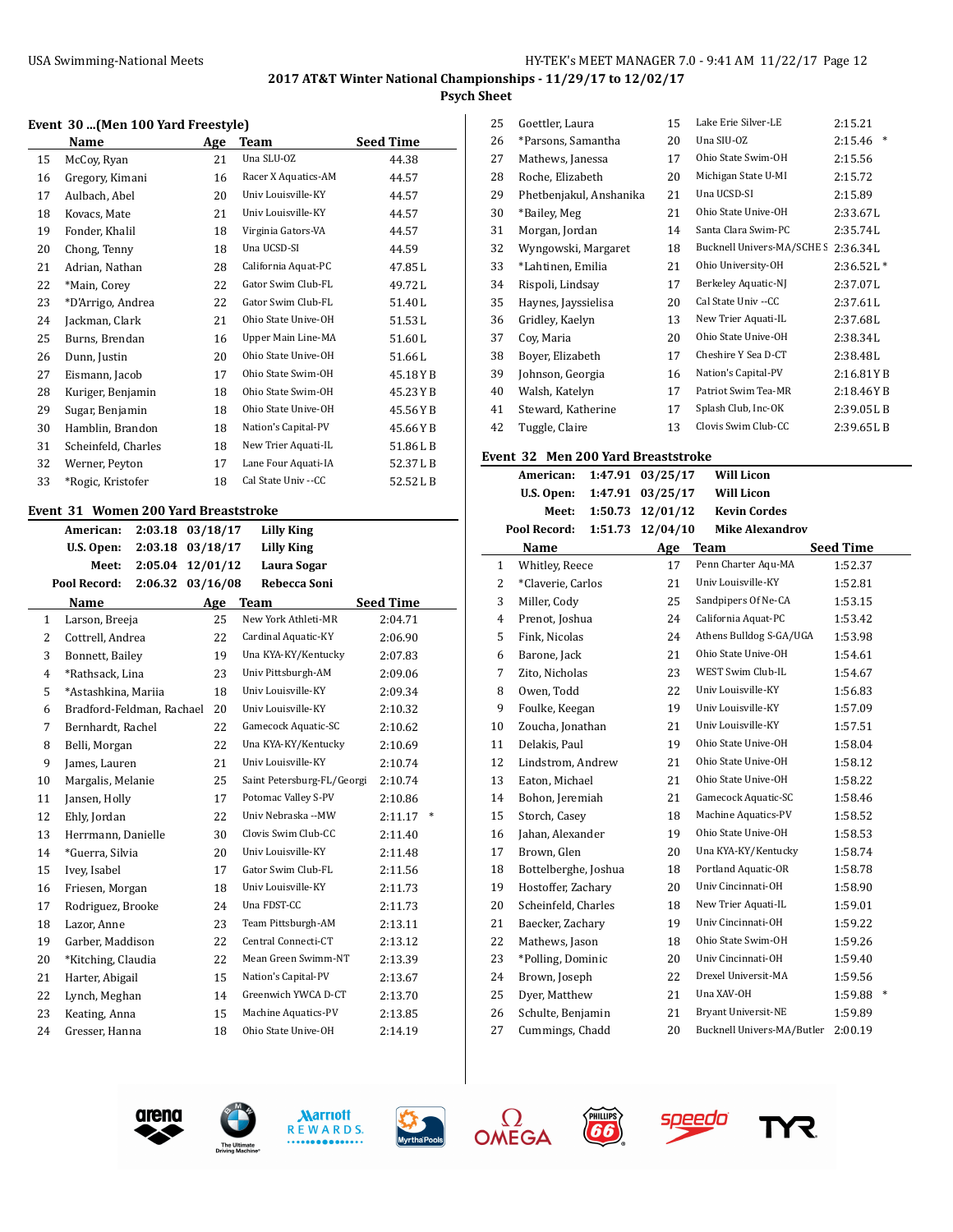**Psych Sheet**

#### **Event 32 ...(Men 200 Yard Breaststroke)**

|    | Name             | Age | Team                | <b>Seed Time</b> |
|----|------------------|-----|---------------------|------------------|
| 28 | Tosoni, Josh     | 19  | Seton Hall Unive-NJ | 2:00.45          |
| 29 | Ramsey, Brian    | 19  | Univ Pittsburgh-AM  | 2:00.45          |
| 30 | Knabb, Oliver    | 21  | Ohio State Unive-OH | 2:00.57          |
| 31 | *Isings, Connor  | 19  | Ohio State Unive-OH | 2:00.87          |
| 32 | Boyle, Tavish    | 20  | Bryant Universit-NE | 2:00.88          |
| 33 | Barker, Kyle     | 17  | Nation's Capital-PV | 2:01.25          |
| 34 | Louser, Jason    | 16  | Long Island Swim-MR | 2:17.29L         |
| 35 | Matheny, Joshua  | 15  | Pittsburgh Elite-AM | 2:17.73L         |
| 36 | Andrew, Michael  | 18  | Race Pace Club-MV   | 2:19.41L         |
| 37 | Rojas, Marc      | 23  | South Florida Aq-FG | 2:20.86L         |
| 38 | Perera, Nicholas | 18  | Dayton Raiders-OH   | 2:02.36YB        |
| 39 | Fouts, Eli       | 17  | Rockville Montgo-PV | 2:03.11YB        |

## **Event 33 Women 200 Yard Butterfly**

 $\overline{a}$ 

| лені ээ        | American:          | 1:49.92 | WOMEN ZOO TATU DULLEI NY<br>02/28/09 | <b>Elaine Breeden</b>             |                  |
|----------------|--------------------|---------|--------------------------------------|-----------------------------------|------------------|
|                | U.S. Open:         | 1:49.92 | 02/28/09                             | <b>Elaine Breeden</b>             |                  |
|                | Meet:              | 1:51.02 | 12/04/10                             | Katinka Hosszu                    |                  |
|                | Pool Record:       | 1:51.02 | 12/04/10                             | Katinka Hosszu                    |                  |
|                | Name               |         | Age                                  | <b>Team</b>                       | <b>Seed Time</b> |
| $\mathbf{1}$   | Worrell, Kelsi     |         | 23                                   | Cardinal Aquatic-KY               | 1:53.45          |
| $\overline{2}$ | Bray, Olivia       |         | 16                                   | Virginia Gators-VA                | 1:54.21          |
| 3              | Oglesby, Grace     |         | 19                                   | Univ Louisville-KY                | 1:55.05          |
| $\overline{4}$ | Saiz, Hannah       |         | 26                                   | Schroeder YMCA S-WI/Kenyc 1:55.47 |                  |
| 5              | Lowe, Carley       |         | 18                                   | Univ Louisville-KY                | 1:56.59          |
| 6              | McInerny, Haley    |         | 20                                   | Una KYA-KY/Kentucky               | 1:56.89          |
| 7              | Harter, Abigail    |         | 15                                   | Nation's Capital-PV               | 1:57.40          |
| 8              | Kulp, Caroline     |         | 16                                   | Virginia Gators-VA                | 1:58.10          |
| 9              | Magnuson, Hannah   |         | 21                                   | Univ Louisville-KY                | 1:58.81          |
| 10             | Gati, Isabella     |         | 18                                   | Nation's Capital-PV               | 1:58.92          |
| 11             | Cattermole, Sophie |         | 20                                   | Univ Louisville-KY                | 1:58.98          |
| 12             | Kwok, Joyce        |         | 23                                   | Team Suffolk-MR                   | 1:59.11          |
| 13             | Glass, Samantha    |         | 18                                   | Ohio University-OH/CLPR           | 1:59.27          |
| 14             | McNulty, Amanda    |         | 21                                   | Ohio State Unive-OH               | 1:59.34          |
| 15             | Whitlow, Cabell    |         | 17                                   | Virginia Gators-VA                | 1:59.42          |
| 16             | Berning, Margaret  |         | 18                                   | Dayton Raiders-OH                 | 2:15.83L         |
| 17             | Amar, Kate         |         | 16                                   | <b>Empire Swimming-MR</b>         | 2:16.42L         |
| 18             | Preble, Averee     |         | 16                                   | Clovis Swim Club-CC               | 2:16.43L         |
| 19             | Laporte, Madeline  |         | 17                                   | Nation's Capital-PV               | 2:16.73L         |
| 20             | Matthias, Brooke   |         | 17                                   | Nation's Capital-PV               | 2:17.36L         |
| 21             | Trace, Katherine   |         | 18                                   | Ohio State Unive-OH               | 2:00.28YB        |
| 22             | Cuomo, Alexa       |         | 16                                   | Mason Makos Swim-PV               | 2:00.47YB        |
| 23             | Liberto, Morgan    |         | 17                                   | Retriever Aquati-MD               | 2:01.16YB        |
| 24             | Murray, Isabelle   |         | 18                                   | Univ Nebraska --MW                | 2:01.52YB        |
| 25             | Sullivan, Erica    |         | 17                                   | Sandpipers Of Ne-CA               | 2:01.53YB        |
| 26             | Leko, Mia          |         | 17                                   | Cheshire Y Sea D-CT               | 2:01.87YB        |
| 27             | Johnson, Lauryn    |         | 16                                   | Long Island Swim-MR               | 2:01.88YB        |
|                |                    |         |                                      |                                   |                  |

|                         | Event 34 Men 200 Yard Butterfly |         |                  |                                      |                   |  |
|-------------------------|---------------------------------|---------|------------------|--------------------------------------|-------------------|--|
|                         | American:                       | 1:37.35 | 03/25/17         | <b>Jack Conger</b>                   |                   |  |
|                         | U.S. Open:                      | 1:37.35 | 03/25/17         | <b>Jack Conger</b>                   |                   |  |
|                         | Meet:                           |         | 1:40.24 12/01/12 | <b>Thomas Shields</b>                |                   |  |
| Pool Record:<br>1:41.07 |                                 |         | 11/19/17         | <b>Andreas Vazaios</b>               |                   |  |
|                         | Name                            |         | Age              | Team                                 | <b>Seed Time</b>  |  |
| 1                       | Kalisz, Chase                   |         | 23               | Athens Bulldog S-GA/UGA              | 1:40.38           |  |
| $\overline{2}$          | Lense, Noah                     |         | 19               | Ohio State Unive-OH                  | 1:41.44           |  |
| 3                       | Harting, Zach                   |         | 20               | Univ Louisville-KY                   | 1:41.65           |  |
| $\overline{4}$          | Irwin, Max                      |         | 22               | <b>Bloomington Swim-IN</b>           | 1:43.53           |  |
| 5                       | Albiero, Nicolas                |         | 18               | Univ Louisville-KY                   | 1:43.53           |  |
| 6                       | *Gurevich, Etay                 |         | 22               | Univ Louisville-KY                   | 1:43.83           |  |
| $\overline{7}$          | Carl, Spencer                   |         | 19               | Univ Louisville-KY                   | 1:44.10           |  |
| 8                       | *Painhas, Henrique              |         | 20               | Ohio State Unive-OH                  | 1:44.31           |  |
| 9                       | *Lim, Ching                     |         | 21               | Ohio State Unive-OH                  | 1:44.67           |  |
| 10                      | Salazar, Michael                |         | 20               | Ohio State Unive-OH                  | 1:44.91           |  |
| 11                      | Burns, Brendan                  |         | 16               | Upper Main Line-MA                   | 1:45.24           |  |
| 12                      | Jones, Jarrett                  |         | 20               | Univ Louisville-KY                   | 1:45.30           |  |
| 13                      | Durocher, Darren                |         | 17               | Nation's Capital-PV                  | 1:45.56           |  |
| 14                      | Smutny, Luke                    |         | 19               | Univ Pittsburgh-AM                   | 1:45.95           |  |
| 15                      | Piper, Scott                    |         | 20               | Michigan State U-MI                  | 1:46.52           |  |
| 16                      | Nymberg, Gregory                |         | 21               | Ohio State Unive-OH                  | 1:46.63           |  |
| 17                      | Gloude, Daniel                  |         | 20               | Ohio State Unive-OH                  | 1:47.50           |  |
| 18                      | Bybee, Cody                     |         | 18               | Dayton Raiders-OH                    | 1:47.66           |  |
| 19                      | Kramer, Justice                 |         | 20               | Cal State Univ --CC                  | 1:48.01           |  |
| 20                      | Williams, Isaiah                |         | 20               | Una SLU-OZ                           | 1:48.06<br>$\ast$ |  |
| 21                      | Schwers, Michael                |         | 19               | Michigan State U-MI                  | 1:48.16           |  |
| 22                      | Stankivicz, Samuel              |         | 20               | Ohio State Unive-OH                  | 1:48.20           |  |
| 23                      | Streid, Grant                   |         | 19               | Una SLU-OZ                           | 1:48.29 *         |  |
| 24                      | Dahlgren, Jack                  |         | 17               | Aquajets Swim Te-MN                  | 2:01.85L          |  |
| 25                      | Manoff, Philip                  |         | 16               | Nation's Capital-PV                  | 2:02.54L          |  |
| 26                      | Siebert, Tavis                  |         | 15               | Una BAD-MR                           | 2:02.99L          |  |
| 27                      | Myburgh, Keith                  |         | 18               | Virginia Gators-VA                   | 2:03.26L          |  |
| 28                      | Hall, Thomas                    |         | 20               | Unattached-PV                        | 2:03.81L          |  |
| 29                      | Bowers, Noah                    |         | 16               | Virginia Gators-VA                   | 2:03.90L          |  |
| 30                      | Thalblum, Steven                |         | 17               | Nation's Capital-PV                  | 2:04.10L          |  |
| 31                      | Perera, Nicholas                |         | 18               | Dayton Raiders-OH                    | 2:04.14L          |  |
| 32                      | Wright, Alexander               |         | 17               | Una PSA-PN/Puget Sound Aq 1:48.60Y B |                   |  |
| 33                      | Jhong, Christopher              |         | 17               | Pleasanton Seaha-PC                  | 1:48.88YB         |  |
| 34                      | Balcerak, Michael               |         | 18               | Alligator Aquati-IL                  | 1:49.57YB         |  |
| 35                      | Robey, Hugh                     |         | 17               | Nation's Capital-PV                  | 1:49.74YB         |  |
| 36                      | Van Dyke, Tobias                |         | 18               | Univ Cincinnati-OH                   | 1:50.08YB         |  |
| 37                      | Petro, Michael                  |         | 17               | Alligator Aquati-IL                  | 1:50.44YB         |  |